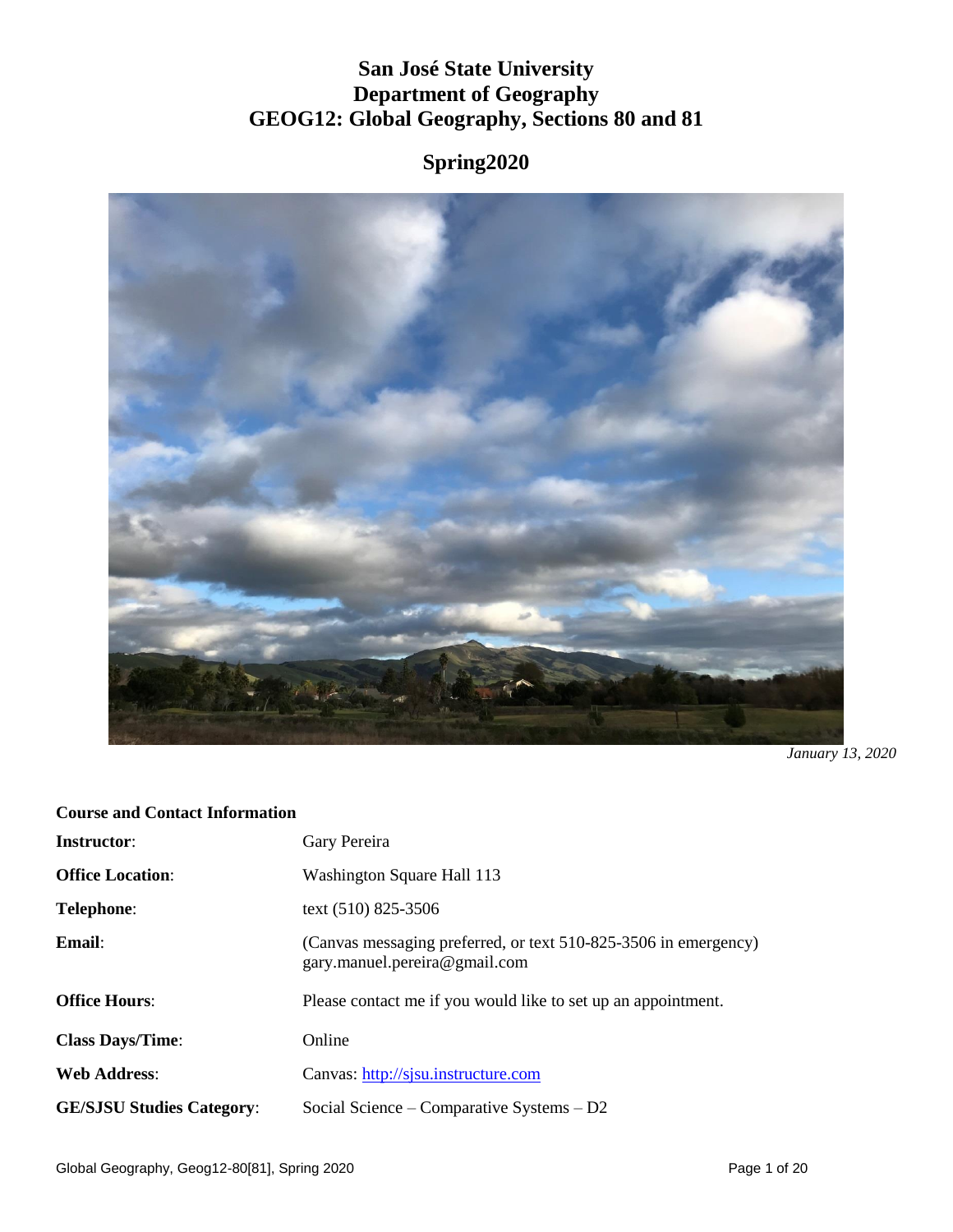## **Course Format**

This is an online course. Internet connectivity and a computer are required. Course materials (including this syllabus) can be found on the Canvas Leaning Management System course login website at [http://sjsu.instructure.com,](http://sjsu.instructure.com/) under **Files**. Assignments are all listed and described under **Assignments**. Additional guidance and discussion will be posted periodically under **Announcements**. You will generate documents and submit them online as homework assignments and a final paper.

#### **Course Description**

This course presents a comparative geography of our world: regions and countries, natural environments and resources, settlements and land use, cultural diversity, economic and political patterns. It follows much of the general outline of other university courses of this kind, and a textbook available free online provides that traditional context. But we often depart from the text by introducing videos from other sources, including the instructor. For example, we begin with a discussion of urbanization and rural depopulation, which is important in understanding much of the world today. We shall also spend additional weeks on two important regions: South America and Sub-Saharan Africa. I would like to do the same with South, Southeast, and East Asia, but we have limited time.

#### **Course Goals**

The purpose of this class is to provide a framework for understanding the world from a geographic perspective. We cannot possibly cover all important aspects of world geography, so we will focus on specific aspects as we travel the world at a rapid pace. Hopefully, it will spark your interest and open your mind to how absolutely wonderful and truly diverse this world can be.

#### **GE Learning Outcomes (GELO)**

Upon successful completion of the course, students shall be able to identify and analyze the social dimension of society as a context for human life, the processes of social change and social continuity, the role of human agency in those social processes, and the forces that engender social cohesion and fragmentation. Students will be able to:

**GELO 1**: place contemporary developments in cultural, historical, environmental, and spatial contexts; (this will be achieved by successfully completing the individual assignments for each chapter).

**GELO 2**: identify the dynamics of ethnic, cultural, gender/sexual, age-based, class, regional, national, transnational, and global identities and the similarities, differences, linkages, and interactions between them; (this will be achieved by successfully completing the individual assignments for each chapter).

**GELO 3**: evaluate social science information, draw on different points of view, and formulate applications appropriate to contemporary social issues (this will be achieved by successfully completing the individual assignments for each chapter).

**GELO 4:** compare and contrast two or more ethnic groups, cultures, regions, national or social systems.

#### **Course Learning Outcomes (CLO) (Required)**

Upon successful completion of this course, students will be able to:

**CLO1**: describe the physical characteristics of the world by use of a regional approach.

**CLO2**: describe the cultural characteristics of the world by use of a regional approach.

**CLO3**: differentiate the economic, social, and other cultural characteristics that occurs across the world

**CLO4**: discuss current events as they pertain to the Global Geography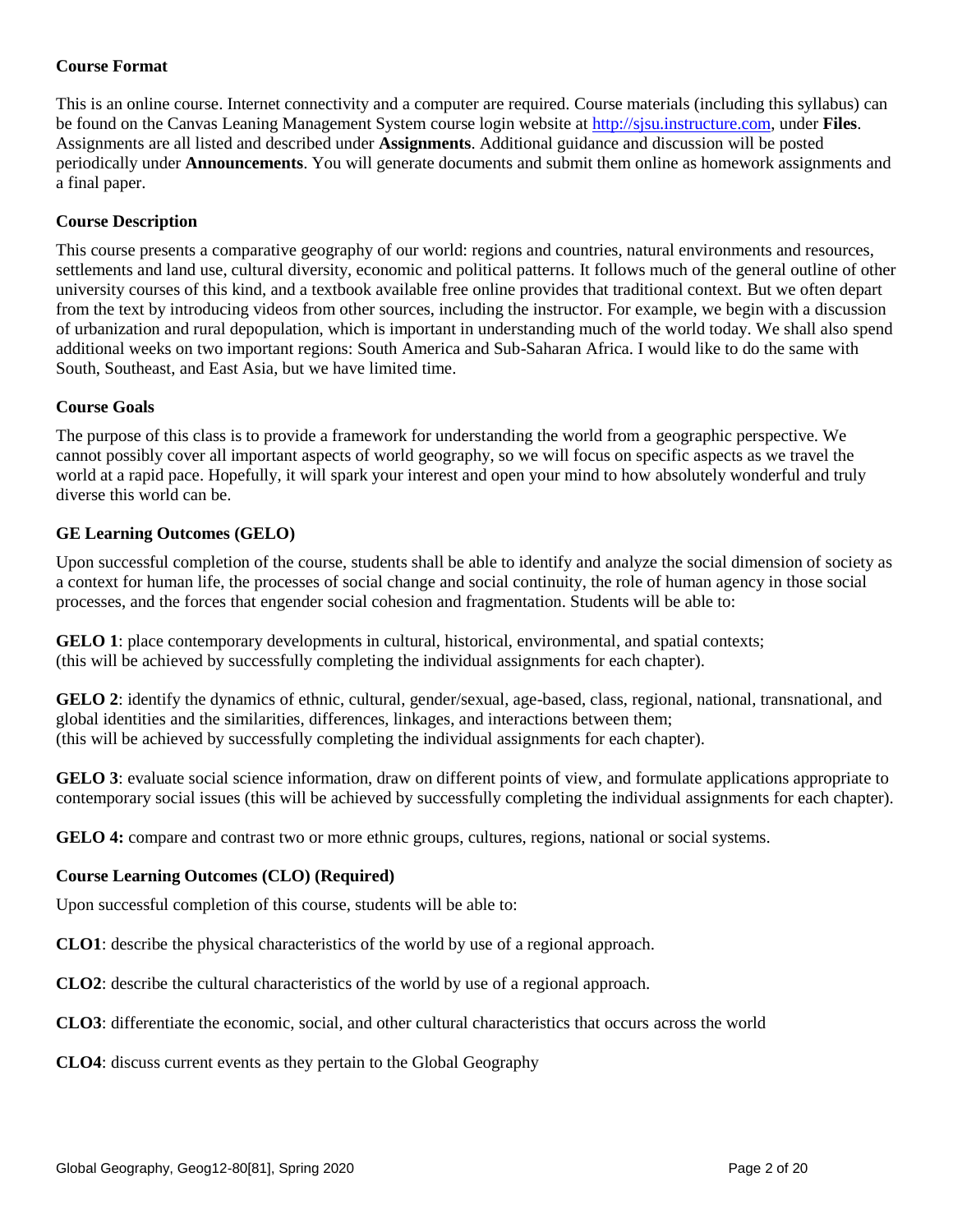## **Required Texts/Readings**

## **Textbook**

Our textbook, **World Regional Geography: People, Places and Globalization** (ISBN: 978-1-946135-27-8), is adapted from a work produced by a publisher who has requested that they and the original author not receive attribution. This adapted edition is produced by this instructor's alma mater, the University of Minnesota, through its Libraries Publishing eLearning Support Initiative. Please download the book for free in **pdf** format from the following website: <http://open.lib.umn.edu/worldgeography/>



**Download this book in Digital PDF format.**

Note: it will be far more convenient for you to download this book than to just access it online. Once downloaded, it can be easily searched for relevant phrases, and you can jump to particular pages as you respond to homework questions. You cannot do so online.

#### **Videos**

Online videos are a big part of this course, and much of the homework will be evaluated on the basis of how well you considered them in your discussions. If you are accessing each assignment through CANVAS **Assignments**, you might be given the choice of opening a video in a separate browser or of watching it within CANVAS. I suggest you open videos in separate browsers and possibly take notes as you watch; that is why a bigger screen is preferable. Separate browsers often also provide additional information, as well as access to other material on the author has published. I encourage you to explore the channel of any YouTube creator whose work you appreciate.

However, you might want to open videos by clicking on the embedded option within CANVAS (if access is offered), and read over the assignment as you watch. It's up to you. I've included some of my own videos in the homework, and I might provide links to other videos in the **Announcements** as the course progresses.

Occasionally videos are taken down. If that happens, search YouTube for something similar, or use other Internet and text resources to address the homework questions. Some YouTube videos may be preceded by ads. Usually, these ads can be cut short after five seconds by clicking the 'Skip Ad' button at the lower right of the screen. There are never any ads on my videos, and I get no monetary benefit from YouTube.

#### **Course Requirements and Assignments**

**Homework**: Fourteen homework assignments must be completed on or before the due dates, as described in the course schedule below. Please submit these responses via Canvas. For each homework assignment, I would prefer you use primarily 10pt font with 1½ line spacing. Put your name, the homework number, 'Pereira', 'geog12-80' and 'Fall 2019', arranged at the upper right of the first page. Text, figures, and images lifted from documents or screenshots may be embedded in your homework, but these must all include full attribution. In other words, be honest about which words, figures and images are your and which are from other sources. It is often helpful to include this sort of material, but these should be explicitly cited. Habitual lateness in submitting assignments may result in a full grade change at the instructor's discretion.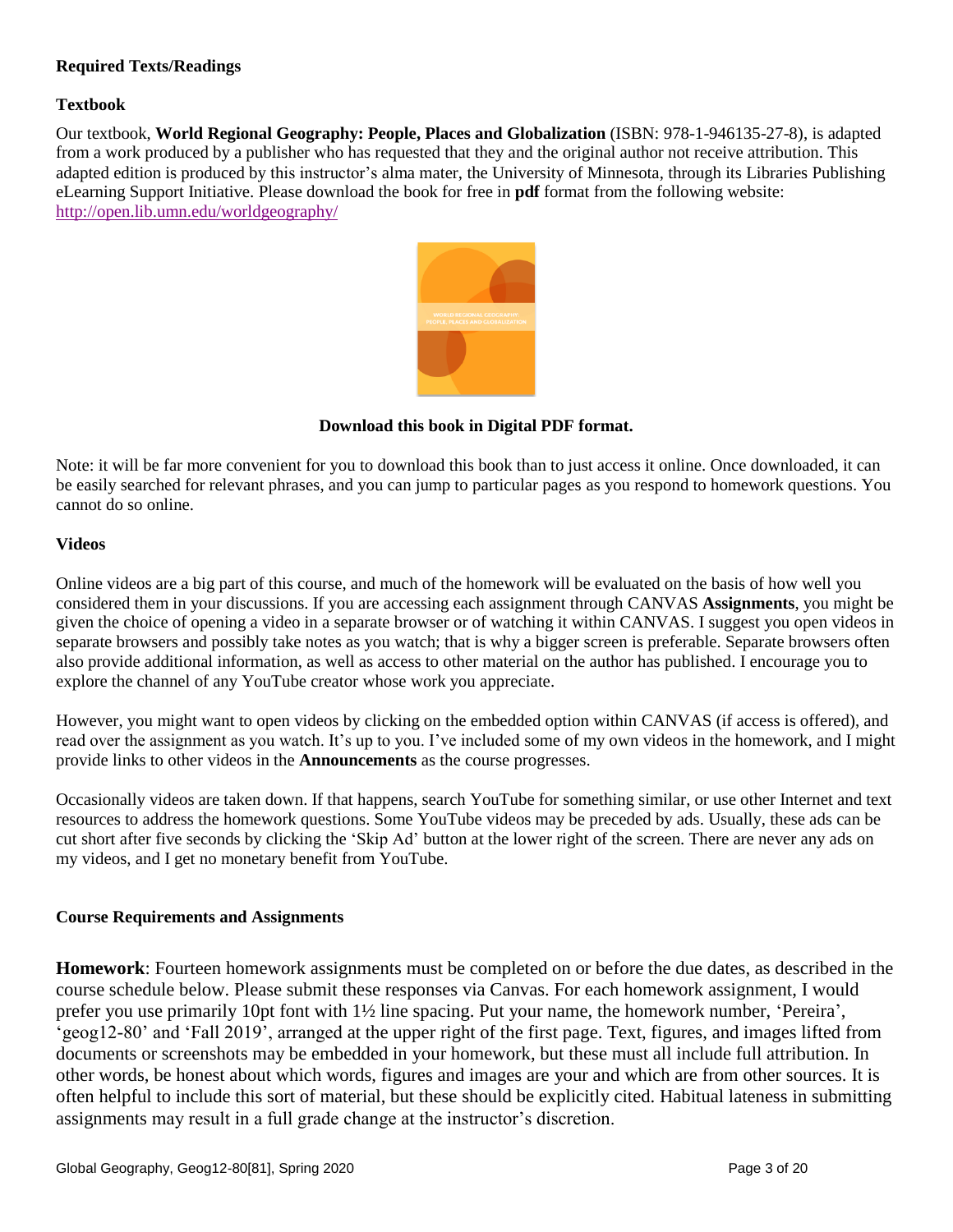Regarding the length in pages or word count expected for each assignment: this depends on the topic and your writing style. I'm looking for understanding, substance, and a willingness to sufficiently pursue each point you are making. It is perfectly reasonable to be unsure about topics that you are just beginning to understand. This is a course in science. Doubt and uncertainty are actually virtues. If your writing style is average, and you avoid redundancy, each homework assignment should run at least three pages.

You will be graded relative to the performance of your classmates in the current and former semesters. I may offer comments or advice in Canvas for each assignment. Check back on each assignment not only for your grade, but also for any comments I may have tagged to an assignment. If you'd like to continue the conversation about an assignment, please do so as an independent Canvas message.

#### **Announcements**

Please check the **Announcements** tab every week. Discussions of homework results and expectations, current events, and other issues of interest to this class will be posted here. Your homework and any one-on-one discussions are kept private, although you are always free to make them public.

#### **Final Evaluation**

Instead of a comprehensive exam, I want you to write a thoughtful essay as described below in the Course Schedule.

#### **Grading Information**

Homework: Fourteen homework assignments and the Final Evaluation should be completed by the due dates, as described in the Course Schedule below. Submit everything by the end of the semester, even if it is late. Any assignment missing by December 18<sup>th</sup> counts as a zero. Please submit all your work via Canvas as Word or pdf documents.

#### **Determination of Grades**

| Fourteen homework assignments (6.5% each x 14) | 91%  |
|------------------------------------------------|------|
| <b>Final Evaluation</b>                        | 9%   |
| <b>Total</b>                                   | 100% |

| 98% and above | $A+$           |
|---------------|----------------|
| 94% - 97%     | $\overline{A}$ |
| 93% - 90%     | $A -$          |
| 89% - 87%     | $B+$           |
| 86% - 84%     | B              |
| 83% - 80%     | $B -$          |
| 79% - 77%     | $C+$           |
| 76% - 74%     | $\overline{C}$ |
| 73% - 70%     | $\overline{C}$ |
| 69% - 67%     | $D+$           |
| 66% - 64%     | D              |
| 63% - 60%     | D-             |
| below 60%     | F              |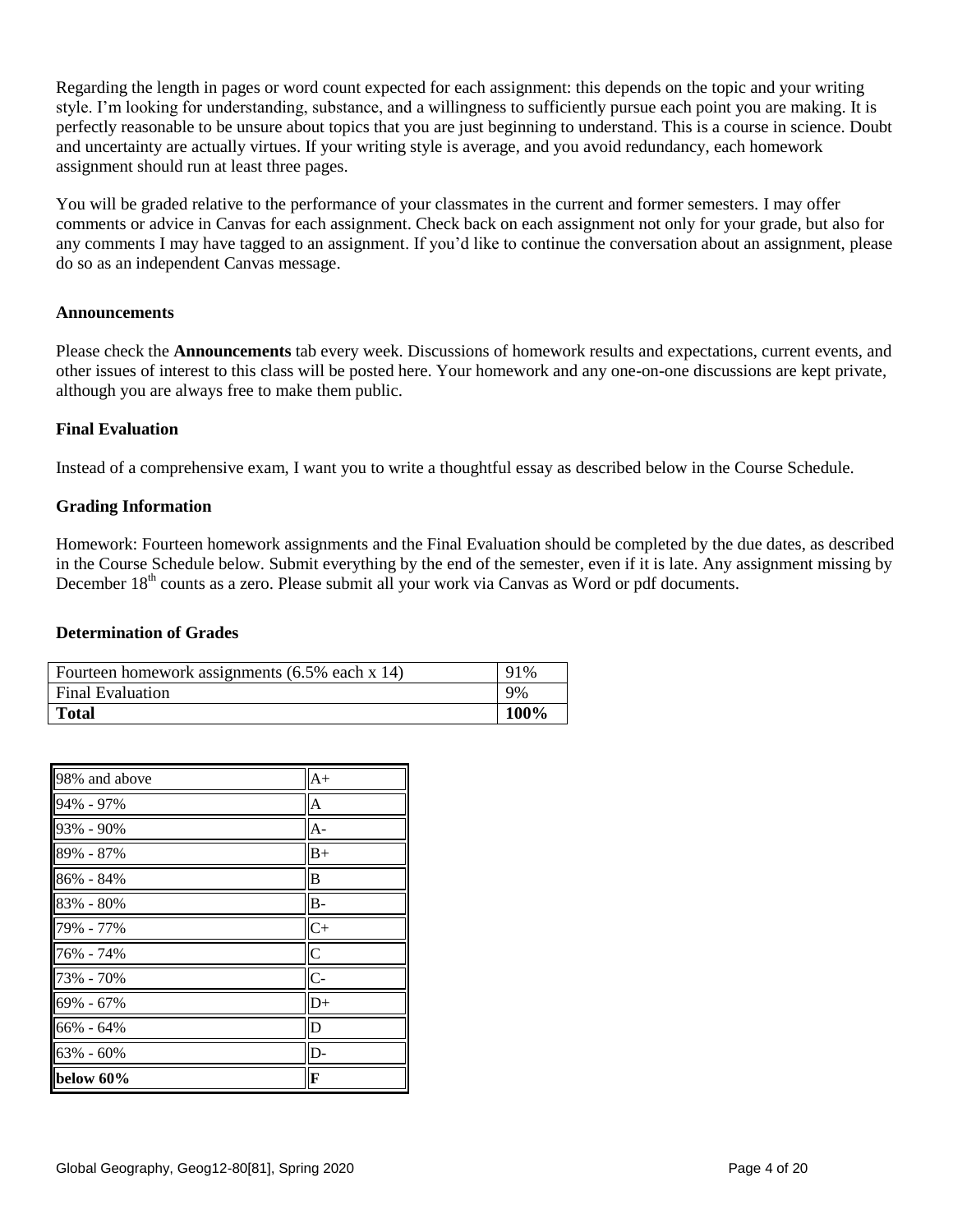# **University Policies**

SJSU classes are designed such that in order to be successful, it is expected that students will spend a minimum of fortyfive hours for each unit of credit (normally three hours per unit per week), including preparing for class, participating in course activities, completing assignments, and so on. More details about student workload can be found in University Policy S12-3 at [http://www.sjsu.edu/senate/docs/S12-3.pdf.](http://www.sjsu.edu/senate/docs/S12-3.pdf)

Note that "All students have the right, within a reasonable time, to know their academic scores, to review their gradedependent work, and to be provided with explanations for the determination of their course grades." See University Policy F13-1 at http://www.sjsu.edu/senate/docs/F13-1.pdf for more details.

Per University Policy S16-9, university-wide policy information relevant to all courses, such as academic integrity, accommodations, etc. will be available on Office of Graduate and Undergraduate Programs' [Syllabus Information](http://www.sjsu.edu/gup/syllabusinfo/) web [page](http://www.sjsu.edu/gup/syllabusinfo/) at<http://www.sjsu.edu/gup/syllabusinfo/>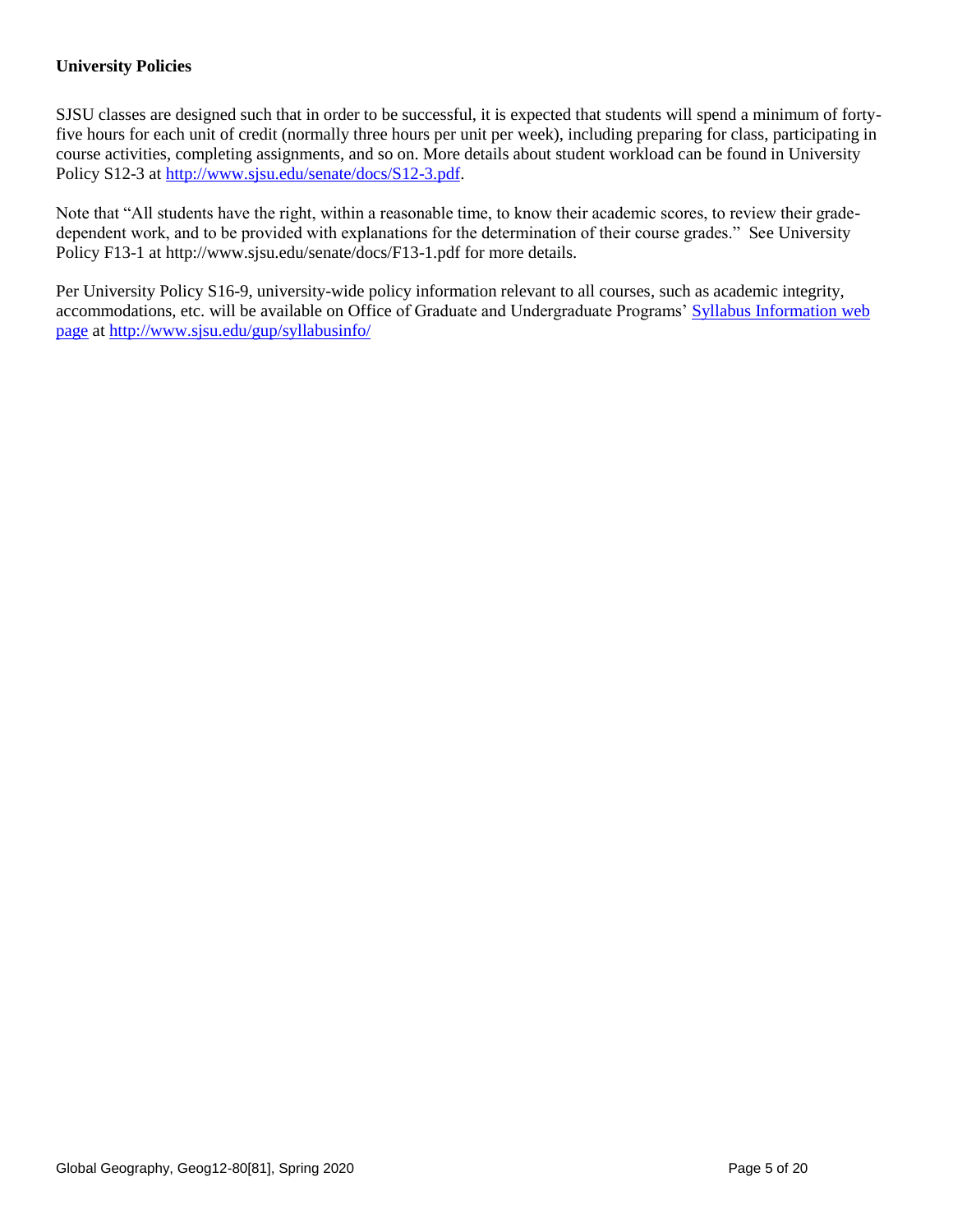# **Geog12: Global Geography, Sections 80 and 81, Spring 2020**

# **Course Schedule**

Note: All homework questions from the book (pdf format) are taken from the 'Discussion and Study Questions at the end of each section. Page numbers refer to those indicated within an Acrobat Reader, not from those listed in the Table of Contents. For example, you would type '117' into the page tool, as shown in the viewer below, in order to access the first three textbook homework questions:



| <b>Week</b> | <b>Due Date</b> | <b>Readings, Assignments</b>                                                                                                                                                                                                                                                                                                                                                                                                                                                                                                                                                                                                                                                    |
|-------------|-----------------|---------------------------------------------------------------------------------------------------------------------------------------------------------------------------------------------------------------------------------------------------------------------------------------------------------------------------------------------------------------------------------------------------------------------------------------------------------------------------------------------------------------------------------------------------------------------------------------------------------------------------------------------------------------------------------|
| 1           |                 | Topic: Urbanization                                                                                                                                                                                                                                                                                                                                                                                                                                                                                                                                                                                                                                                             |
|             |                 | Probably the most common trend throughout the world is the massive, relentless move of people away<br>from rural areas and into cities of ever increasing size. Cities might grow in part from the pressure of<br>population growth, but social and cultural trends influence their growth as well. Urbanization often co-<br>occurs with the depopulation of the rural countryside.                                                                                                                                                                                                                                                                                            |
|             |                 | In order to illustrate this nearly global tendency, we'll look at some videos whose subjects we may return<br>to later as we cover different regions. For now, I just want you to get in the mood to wander through<br>places you've never been. Some videos in this course are slow-paced, and you can easily write down<br>notes or do other things as you watch (or if you are like me, you may be mesmerized). Other videos<br>convey a lot of specific information very quickly, and you may need to pause and repeat segments in<br>order to take notes properly. I suggest that you read through the homework questions once first, or come<br>back to them again later. |
|             |                 | I'd like us to begin with what most of us would consider to be a pleasant example of what urbanization<br>can be, by having you take a couple of video walks through the Shinjuku neighborhood of Tokyo. Many<br>videos of this kind are appearing now. I picked this location because Tokyo has a population of about<br>14 million and the greater metro area has 40 million, making it currently the world's most populous<br>metropolitan area. In the following two videos, you may of course skip around, but I do encourage you to<br>just relax for a few minutes and let the sights (and the sounds) take you away.                                                    |
|             |                 | Nightlife Streets In Tokyo Shinjuku [Nippon Wandering TV]<br>https://youtu.be/1YXmdSVhA3M                                                                                                                                                                                                                                                                                                                                                                                                                                                                                                                                                                                       |
|             |                 | This second video is from a different source and has a different style. Pay particular attention after minute<br>7 or so.                                                                                                                                                                                                                                                                                                                                                                                                                                                                                                                                                       |
|             |                 | Night videowalk in East Shinjuku, Tokyo [Rambalac]<br>https://youtu.be/vHr4qSQ-5XU?list=WL                                                                                                                                                                                                                                                                                                                                                                                                                                                                                                                                                                                      |
|             |                 | <b>CONTINUED ON NEXT PAGE</b>                                                                                                                                                                                                                                                                                                                                                                                                                                                                                                                                                                                                                                                   |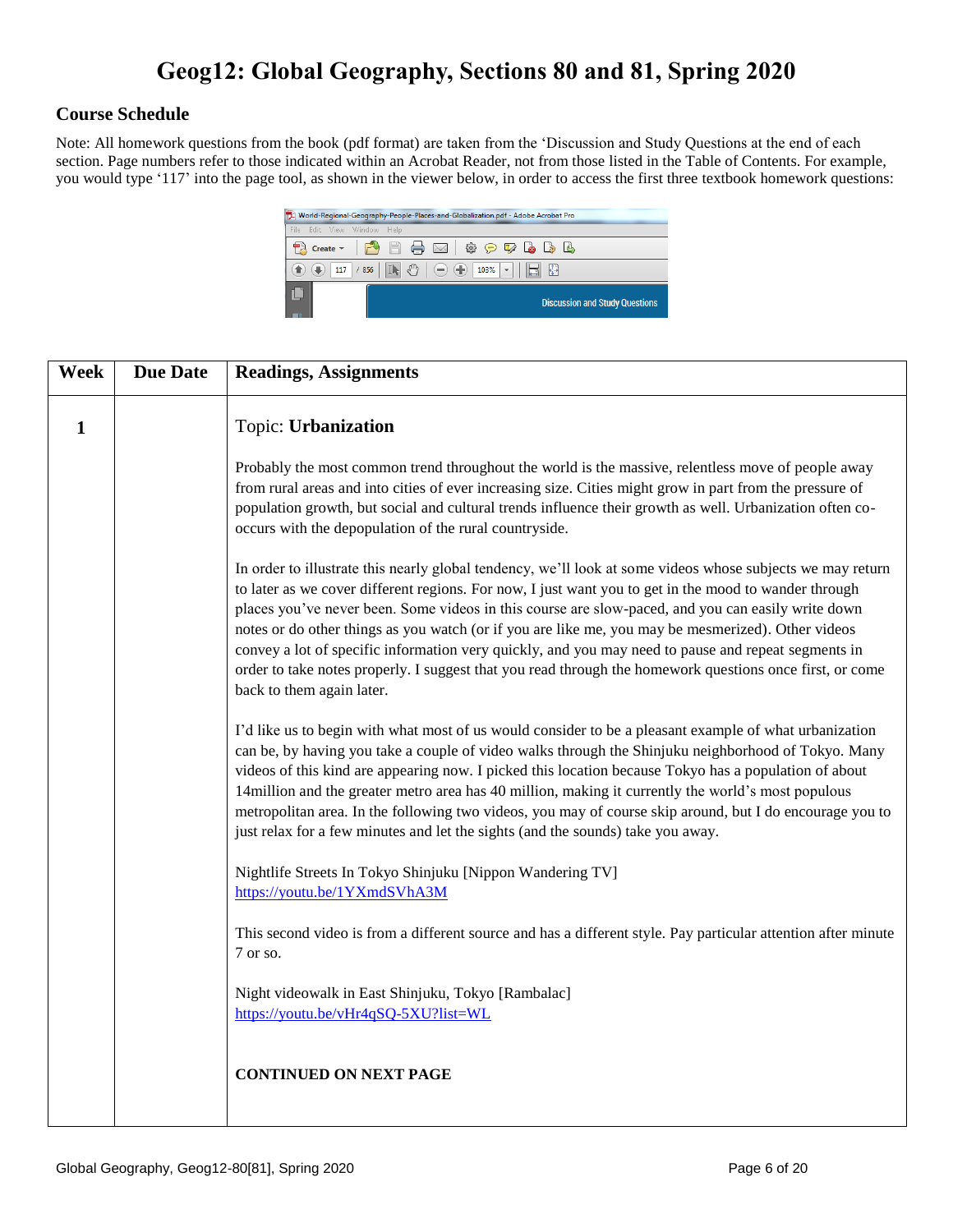| Week           | <b>Due Date</b> | <b>Readings, Assignments</b>                                                                                                                                                                                                                                                                                                                                                                                                                                                                                                                                                                                                                                                                                                                                                                                                                                                                                                                                                                                      |
|----------------|-----------------|-------------------------------------------------------------------------------------------------------------------------------------------------------------------------------------------------------------------------------------------------------------------------------------------------------------------------------------------------------------------------------------------------------------------------------------------------------------------------------------------------------------------------------------------------------------------------------------------------------------------------------------------------------------------------------------------------------------------------------------------------------------------------------------------------------------------------------------------------------------------------------------------------------------------------------------------------------------------------------------------------------------------|
|                |                 | The following two videos present an extraordinary, detailed view of where the world's largest cities will<br>be found by 2030 and 2100.                                                                                                                                                                                                                                                                                                                                                                                                                                                                                                                                                                                                                                                                                                                                                                                                                                                                           |
|                |                 | Watch: Top 10 Largest Cities by 2030 [The B1M]<br>https://youtu.be/N-_a0TCWb6E                                                                                                                                                                                                                                                                                                                                                                                                                                                                                                                                                                                                                                                                                                                                                                                                                                                                                                                                    |
|                |                 | Watch: Top 10 Largest Cities by 2100 [The B1M]<br>https://youtu.be/9OulEjWI-bE                                                                                                                                                                                                                                                                                                                                                                                                                                                                                                                                                                                                                                                                                                                                                                                                                                                                                                                                    |
|                | 01/29/20        | <b>Homework 1:</b>                                                                                                                                                                                                                                                                                                                                                                                                                                                                                                                                                                                                                                                                                                                                                                                                                                                                                                                                                                                                |
|                |                 | 1. Compare the urban environment in Shinjuku, Tokyo, to any city of similar density that you may have<br>experienced or know about (for example, a residential neighborhood of some big city here in the US).<br>Describe both similarities and differences in both the physical layout and condition, and the social and<br>cultural factors involved. I expect you to describe a few obvious differences from typical US cities, as<br>well as some less obvious ones.                                                                                                                                                                                                                                                                                                                                                                                                                                                                                                                                          |
|                |                 | 2. List the projected numbers of people that will be living in each of the ten cities listed for 2030, and<br>comment on at least five of them. Do you find this trend surprising in any way?                                                                                                                                                                                                                                                                                                                                                                                                                                                                                                                                                                                                                                                                                                                                                                                                                     |
|                |                 | 3. List the projected numbers of people that will be living in each of the ten cities listed for 2100, and<br>keep in mind that a growing number of additional megacities will be also continue to grow to enormous<br>size. How have things changed since 2030? Do you think that these cities of the future will be like today's<br>cities? For example, could they sustain the sort of automotive transportation we find in the largest cities<br>today? What sort of planning do you think will be necessary for such cities to be sustainable? Should they<br>grow 'organically' as many now do, or should they be fully or partially planned? Do you think the<br>relevant governmental bodies are up to the task? Do you think urban life in places like Afghanistan,<br>Niger, and Pakistan will become increasingly unpleasant as the result of continuing political instability,<br>social conflict, and high birth rates, or do you anticipate a path to urban life like what you've seen in<br>Japan? |
| $\overline{2}$ |                 | <b>Topic: United States and Canada</b>                                                                                                                                                                                                                                                                                                                                                                                                                                                                                                                                                                                                                                                                                                                                                                                                                                                                                                                                                                            |
|                |                 | Unfortunately, when people think of life in the US, they often limit their consideration to the coastal<br>areas. The following video is part of a humorous account of a journey across the South.                                                                                                                                                                                                                                                                                                                                                                                                                                                                                                                                                                                                                                                                                                                                                                                                                |
|                |                 | Watch:<br>Forgotten Small Towns in Southern Alabama - Day TWO Backroad Cross Country Trip [TheDailyWoo]<br>https://youtu.be/LzjX_cD4CeE                                                                                                                                                                                                                                                                                                                                                                                                                                                                                                                                                                                                                                                                                                                                                                                                                                                                           |
|                |                 | The recent history of Detroit has become a cautionary tale regarding the uncertainties of urban health.<br>And yet, life goes on.                                                                                                                                                                                                                                                                                                                                                                                                                                                                                                                                                                                                                                                                                                                                                                                                                                                                                 |
|                |                 | Watch:<br>Real Scenes: Detroit [Resident Advisor]<br>https://youtu.be/TCAY5L2zDtU                                                                                                                                                                                                                                                                                                                                                                                                                                                                                                                                                                                                                                                                                                                                                                                                                                                                                                                                 |
|                |                 | <b>CONTINUED ON NEXT PAGE</b>                                                                                                                                                                                                                                                                                                                                                                                                                                                                                                                                                                                                                                                                                                                                                                                                                                                                                                                                                                                     |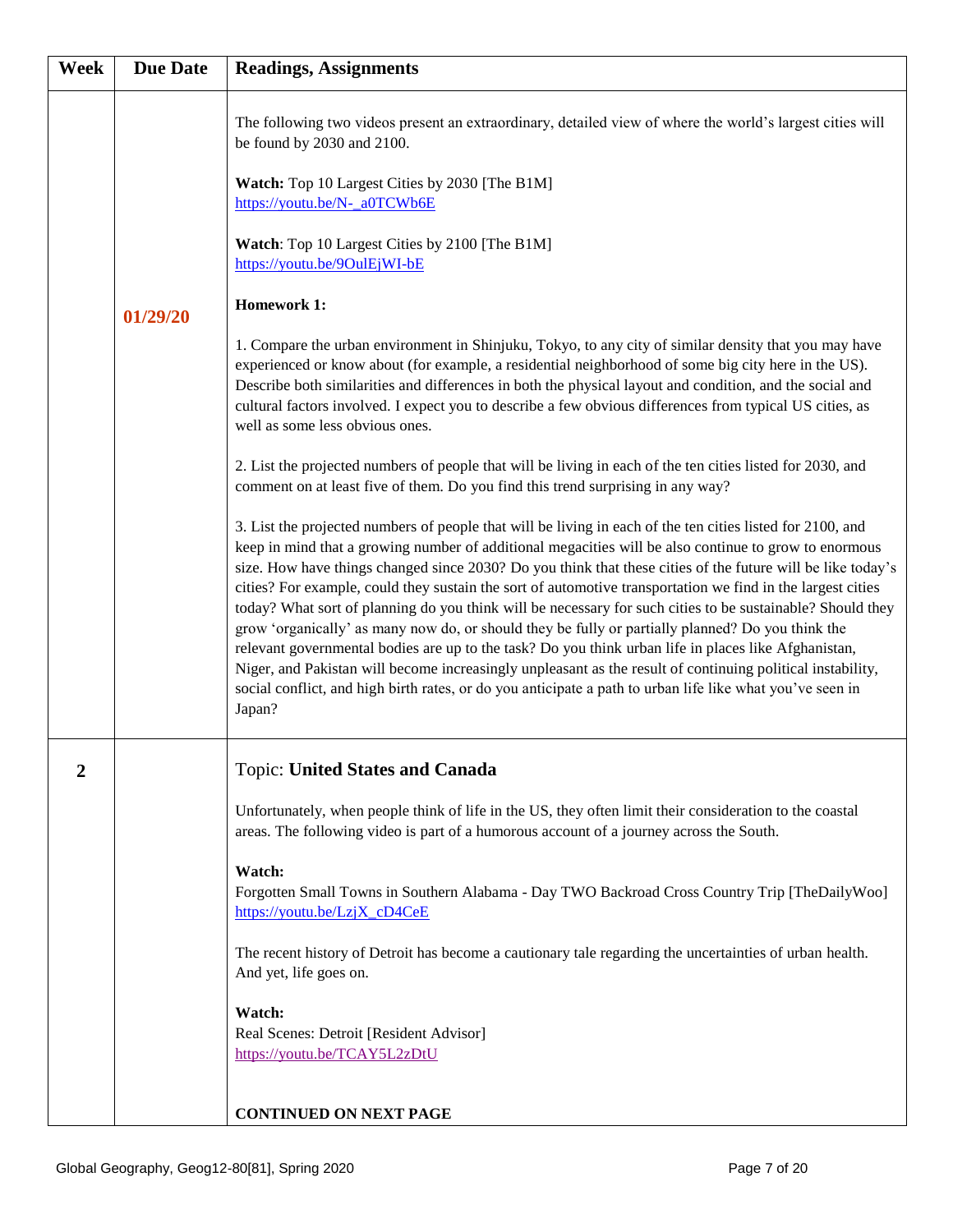| Week | <b>Due Date</b> | <b>Readings, Assignments</b>                                                                                                                                                                                                                                                                                                                                                                                                                                                                                                                                                                                                                                                                                                                                                                                                          |
|------|-----------------|---------------------------------------------------------------------------------------------------------------------------------------------------------------------------------------------------------------------------------------------------------------------------------------------------------------------------------------------------------------------------------------------------------------------------------------------------------------------------------------------------------------------------------------------------------------------------------------------------------------------------------------------------------------------------------------------------------------------------------------------------------------------------------------------------------------------------------------|
|      | 02/05/20        | Watch:<br>This Tree Farm Is Bringing Life Back To Detroit's East Side<br>https://youtu.be/I5wekB5IpHA<br><b>Homework 2:</b>                                                                                                                                                                                                                                                                                                                                                                                                                                                                                                                                                                                                                                                                                                           |
|      |                 | 1. What impression do you get from the depopulated backroads of Alabama? Why have things have<br>changed so much, in terms of population?                                                                                                                                                                                                                                                                                                                                                                                                                                                                                                                                                                                                                                                                                             |
|      |                 | 2. Detroit, the home of the American automotive industry and of Motown Records, has fallen on hard<br>times. The growing numbers of abandoned lots are beginning to host some urban farms. Do you think that<br>nontraditional careers in the arts and agriculture can make a city like Detroit viable, even if it never comes<br>back as a major manufacturing center? Does the health of a city depend primarily on its ability to generate<br>wealth and jobs, or does it also depend on its ability to inspire young people to stay for possibly<br>nonmonetary reasons involving personal fulfillment?                                                                                                                                                                                                                           |
|      |                 | 3. If you were to just get up and hit the road, where would you go? Describe in detail a road trip that you<br>would take from here to New York City, while stopping at five or more specific locations along the way.<br>Describe each of these destinations. Use the Internet to research your trip. You don't have to connect it to<br>a specific theme as you did for Europe, but you may. Do not travel by air. Trains, cars, buses etc. are fine.<br>Assume that you have plenty of time. You might for example decide to take mostly the northern, central,<br>or southern route, if you travel primarily along interstate highways. Use Google Maps or a similar service<br>for routing advice. Name and describe at least five specific destinations along the way in order of arrival,<br>and why you'd want to stop there. |
|      |                 | Also, Chapter 4:<br>Page 226 questions 1, 9:                                                                                                                                                                                                                                                                                                                                                                                                                                                                                                                                                                                                                                                                                                                                                                                          |
|      |                 | 226.1. Where is the largest US megalopolis located? What region is it part of?                                                                                                                                                                                                                                                                                                                                                                                                                                                                                                                                                                                                                                                                                                                                                        |
|      |                 | 226.9. Why does the desert region of the American Southwest continue to attract a growing population?                                                                                                                                                                                                                                                                                                                                                                                                                                                                                                                                                                                                                                                                                                                                 |
| 3    |                 | Topic: Europe                                                                                                                                                                                                                                                                                                                                                                                                                                                                                                                                                                                                                                                                                                                                                                                                                         |
|      |                 | Let's go for a walk in Paris.                                                                                                                                                                                                                                                                                                                                                                                                                                                                                                                                                                                                                                                                                                                                                                                                         |
|      |                 | Watch:<br>Paris evening walking tour [Silent Walker]<br>https://youtu.be/G-v-UKEJ4E4                                                                                                                                                                                                                                                                                                                                                                                                                                                                                                                                                                                                                                                                                                                                                  |
|      |                 | Some of videos this semester portray life in various cities through the eyes of young aspiring musicians.<br>The films are well made, and the dialog is intelligent and engaging. Hopefully you will enjoy these<br>videos, even if you aren't a fan of the music                                                                                                                                                                                                                                                                                                                                                                                                                                                                                                                                                                     |
|      |                 | Watch:<br>Real Scenes: London [Resident Advisor]<br>https://youtu.be/jN1XUBrwp5A                                                                                                                                                                                                                                                                                                                                                                                                                                                                                                                                                                                                                                                                                                                                                      |
|      |                 | <b>CONTINUED ON NEXT PAGE</b>                                                                                                                                                                                                                                                                                                                                                                                                                                                                                                                                                                                                                                                                                                                                                                                                         |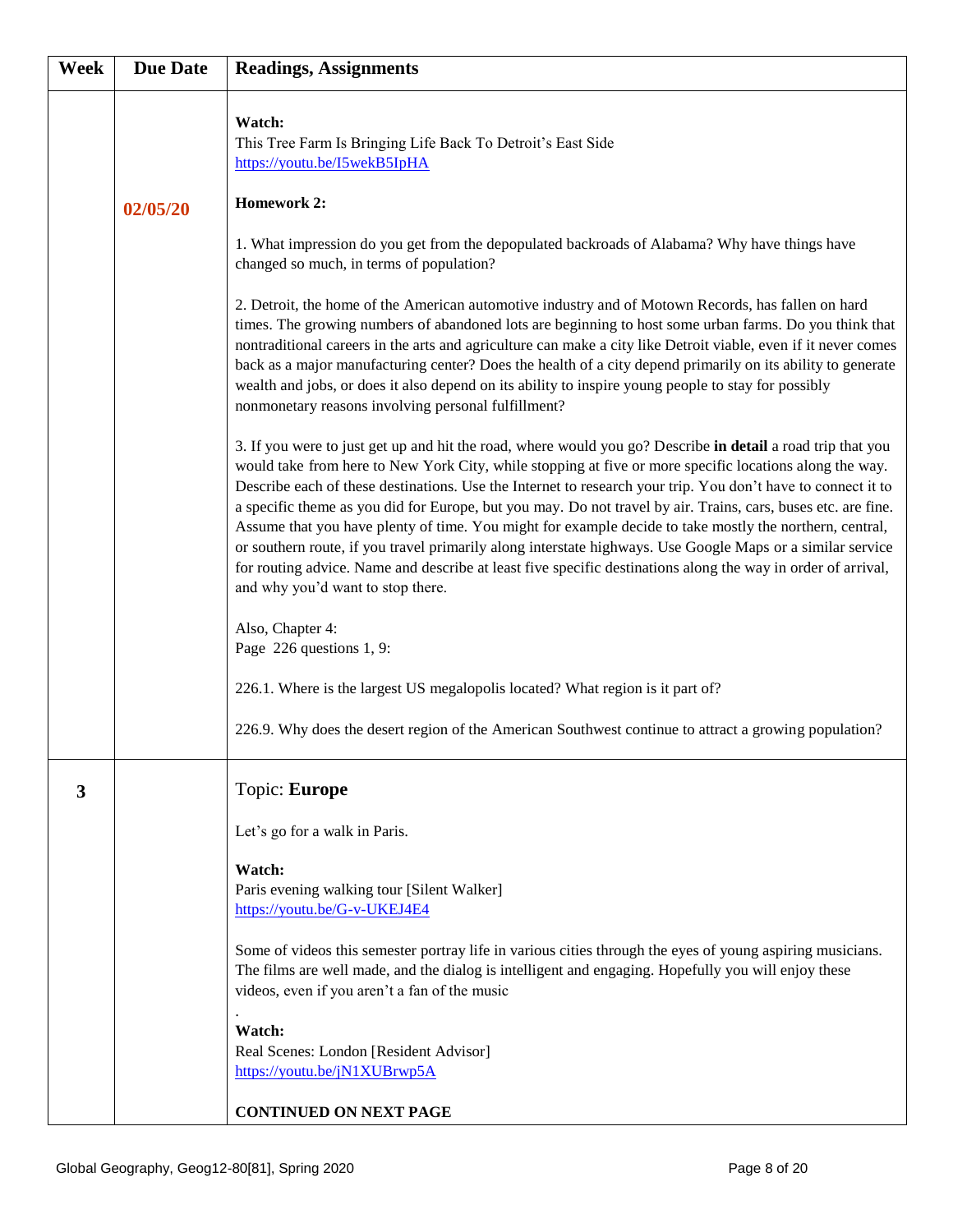| Week | <b>Due Date</b> | <b>Readings, Assignments</b>                                                                                                                                                                                                                                                                                                                                                                                                                                                                                                                                                                                                                                                                      |
|------|-----------------|---------------------------------------------------------------------------------------------------------------------------------------------------------------------------------------------------------------------------------------------------------------------------------------------------------------------------------------------------------------------------------------------------------------------------------------------------------------------------------------------------------------------------------------------------------------------------------------------------------------------------------------------------------------------------------------------------|
|      | 02/12/20        | <b>Homework 3:</b>                                                                                                                                                                                                                                                                                                                                                                                                                                                                                                                                                                                                                                                                                |
|      |                 | 1. Describe your impression of the walking tour of Paris. How does it compare to Tokyo, or to<br>comparable cities you may have experiences elsewhere?                                                                                                                                                                                                                                                                                                                                                                                                                                                                                                                                            |
|      |                 | 2. Why do you think cities like London have become the locus of so much creative work with the roots<br>extending around the globe? Do you think something may have been lost in the process? Briefly discuss<br>anything about the Real Scenes film that you may have found engaging.                                                                                                                                                                                                                                                                                                                                                                                                            |
|      |                 | In addition, Chapter 2                                                                                                                                                                                                                                                                                                                                                                                                                                                                                                                                                                                                                                                                            |
|      |                 | Page 118 questions 8, 9:<br>118.8. How does agricultural production vary with physical geography in Western Europe?<br>118.9. What are the key factors that make Western Europe an economic core area of the world?                                                                                                                                                                                                                                                                                                                                                                                                                                                                               |
|      |                 | Page 134 question 1:<br>134.1. What were four of the main reforms that occurred in Eastern Europe with the collapse of the<br>USSR?                                                                                                                                                                                                                                                                                                                                                                                                                                                                                                                                                               |
| 4    |                 | Topic: Russia                                                                                                                                                                                                                                                                                                                                                                                                                                                                                                                                                                                                                                                                                     |
|      |                 | Let's try to look at Russia and Russian history outside of the lens of current politics. First, the soulfulness<br>of Russian arts. This first video shows Russian opera singers Anna Netrebko and Dmitri Hvorostovsky<br>performing a popular Russian song in Red Square in 2013. Tragically, Hvorostovsky died in 2017 from a<br>brain tumor at the age of 55.                                                                                                                                                                                                                                                                                                                                  |
|      |                 | Watch:<br>Anna Netrebko - Moscow Nights - Dmitri Hvorostovsky [George Vidakis]<br>https://youtu.be/t5SlUmCdXf0                                                                                                                                                                                                                                                                                                                                                                                                                                                                                                                                                                                    |
|      |                 | Russia made very important contributions to science, mathematics, and the arts. But the legacy of Russian<br>communism remains strong and continues to be very relevant. It is my impression that Americans<br>students know relatively little about this chapter in history. A BBC documentary series from 2009 called<br>The Lost World of Communism examines the legacy of communism "twenty years after the fall of the<br>Stalinist regimes of the Eastern Bloc, focusing on personal memories and descriptions of daily life". The<br>three programs of the series were each about a different country - East Germany, Czechoslovakia and<br>Romania. Part 1, about East Germany, is below. |
|      |                 | Watch: The Lost World of Communism (Part 1) [Haunting Europe]<br>https://youtu.be/3dFdKjhgt3k                                                                                                                                                                                                                                                                                                                                                                                                                                                                                                                                                                                                     |
|      | 02/19/20        | <b>Homework 4:</b>                                                                                                                                                                                                                                                                                                                                                                                                                                                                                                                                                                                                                                                                                |
|      |                 | 1. Plan out and describe a trip you would take around Europe and Russia in order to explore a specific<br>theme, as described above. Both regions must be included. Keep in mind that Russia includes Siberia and<br>extends all the way to the Pacific. Assume that you are not limited in terms of funds and time, but don't<br>be deliberately extravagant. This is intended to be a learning experience, of value to you personally in<br>terms of your particular interests or career goals.<br><b>CONTINUED ON NEXT PAGE</b>                                                                                                                                                                |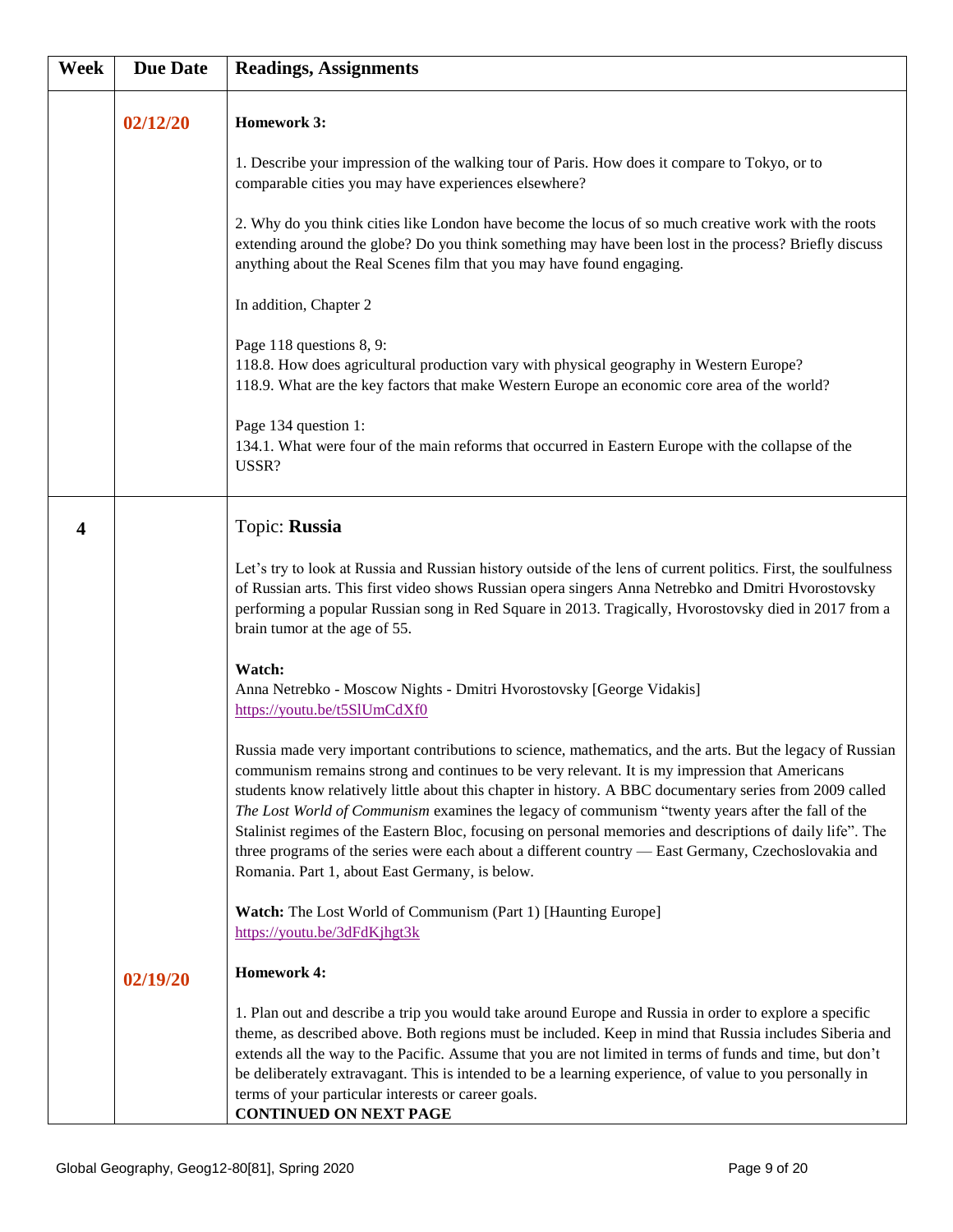| Week | <b>Due Date</b> | <b>Readings, Assignments</b>                                                                                                                                                                                                                                                                                                                                                                                                                                                                                                                                                                                                                  |
|------|-----------------|-----------------------------------------------------------------------------------------------------------------------------------------------------------------------------------------------------------------------------------------------------------------------------------------------------------------------------------------------------------------------------------------------------------------------------------------------------------------------------------------------------------------------------------------------------------------------------------------------------------------------------------------------|
|      |                 | Make sure to include specific locations within at least five nations. Don't just stick to the big cities. Tell<br>me something about the history, culture, and physical attributes of each of the places you would visit. Tell<br>me things you would not expect me to already know. You don't need to include a map in your response,<br>but make your itinerary clear. Tell me which legs of your travel would be by air, train, car, bus, or bike,<br>where you would stay for extended periods of time, and what you would do.<br>2. Describe in detail the experiences of three of the people who were interviewed in the video The Lost |
|      |                 | World of Communism.                                                                                                                                                                                                                                                                                                                                                                                                                                                                                                                                                                                                                           |
|      |                 | In addition: Chapter 3                                                                                                                                                                                                                                                                                                                                                                                                                                                                                                                                                                                                                        |
|      |                 | Page 144 questions 2, 5:<br>144.2. What are Russia's main physical regions?<br>144.5. What were Soviet Socialist Republics, and why were they created?                                                                                                                                                                                                                                                                                                                                                                                                                                                                                        |
|      |                 | Page 156 questions 7, 9:<br>156.7. What two policies did the last Soviet leader implement to assist in reforming the USSR?<br>156.9. How did the economic system change for Russia after 1991?                                                                                                                                                                                                                                                                                                                                                                                                                                                |
| 5    |                 | <b>Topic: Mexico and Central America</b>                                                                                                                                                                                                                                                                                                                                                                                                                                                                                                                                                                                                      |
|      |                 | Migrants travelling through Mexico to the US border have obviously received a great deal of attention<br>recently, but few American journalists (if any) seem to be reporting on the precise reasons so many<br>people leave Honduran and Guatemala. What is being done within these nations to remedy this situation?<br>Is the United States to blame, as our political left has claimed for decades? Can you find any objective<br>reporting on this? Maybe, some. The video below is from a year ago, from a news organization based in<br>the Middle East.                                                                               |
|      |                 | Watch:<br>Honduras gang violence uproots thousands [Al Jazeera English]<br>https://voutu.be/GHs57f2nEUw                                                                                                                                                                                                                                                                                                                                                                                                                                                                                                                                       |
|      |                 | Watch:<br>Real Scenes: Mexico City [Resident Advisor]<br>https://youtu.be/SeWPMlk5zQ4                                                                                                                                                                                                                                                                                                                                                                                                                                                                                                                                                         |
|      | 02/26/20        | Homework 5:                                                                                                                                                                                                                                                                                                                                                                                                                                                                                                                                                                                                                                   |
|      |                 | 1. Why is gang violence such an apparently intractable problem in some Central American countries? Are<br>the local and state governments, police forces, and judiciary of these nations at least partly responsible for<br>this state of affairs? What do you think can or should be done, and by whom? I will evaluate your<br>response as always on the depth of your reasoning, and not on the opinion you express.                                                                                                                                                                                                                       |
|      |                 | 2. Describe some of the critiques and aspirations voiced by the people in the "Real Scenes: Mexico City"<br>video. Based on your impressions, describe some of the reasons why Mexico City is one of the largest<br>cities in the world, and why it continues to get larger.                                                                                                                                                                                                                                                                                                                                                                  |
|      |                 | <b>CONTINUED ON NEXT PAGE</b>                                                                                                                                                                                                                                                                                                                                                                                                                                                                                                                                                                                                                 |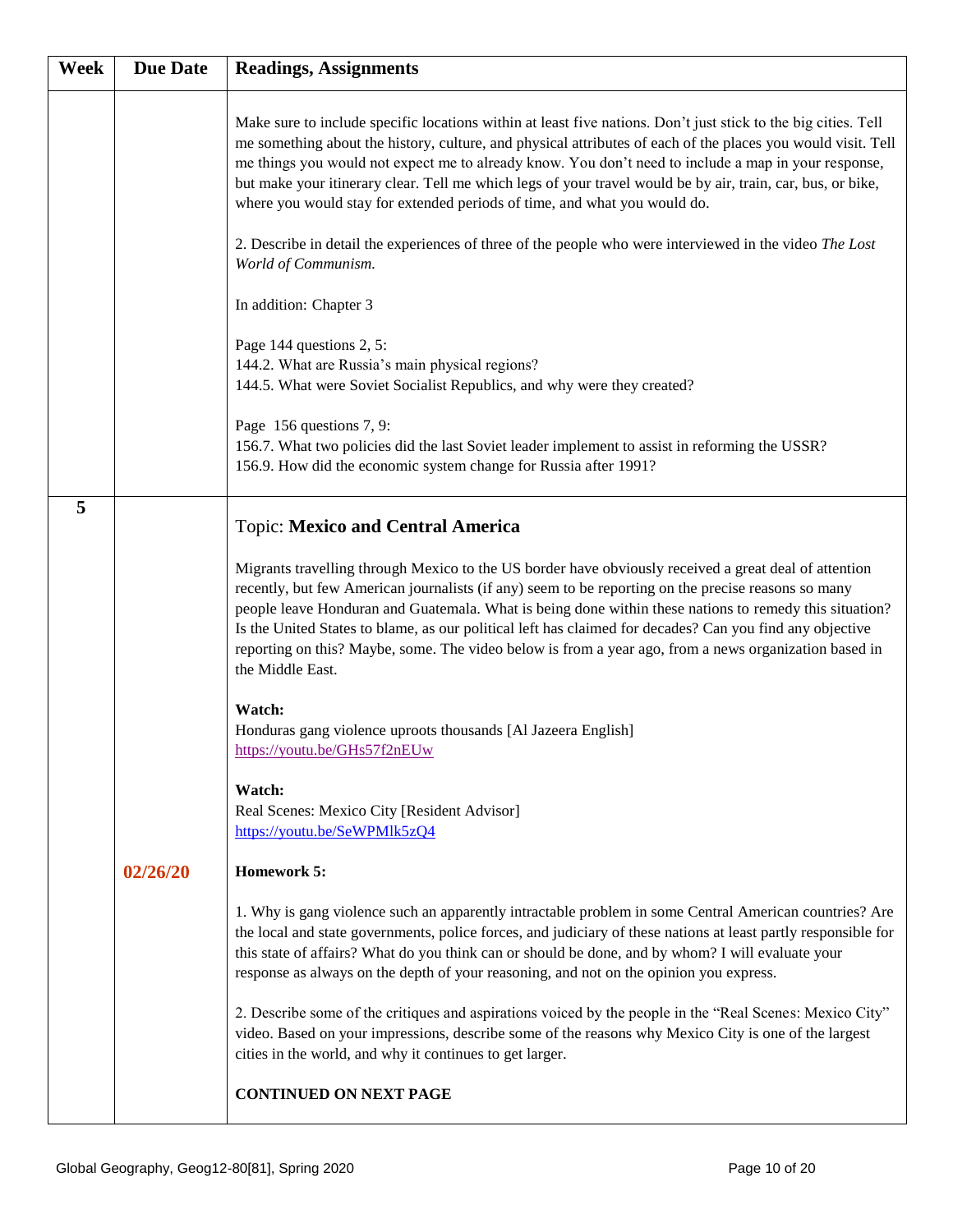| Week | <b>Due Date</b> | <b>Readings, Assignments</b>                                                                                                                                                                                                                                                                                                                                                                                                                                                                                                                                                                                                                                                                                                                                                                                                                                                                                                                                                                                                                                                                                                                                                                                                                                                                                                                                                  |
|------|-----------------|-------------------------------------------------------------------------------------------------------------------------------------------------------------------------------------------------------------------------------------------------------------------------------------------------------------------------------------------------------------------------------------------------------------------------------------------------------------------------------------------------------------------------------------------------------------------------------------------------------------------------------------------------------------------------------------------------------------------------------------------------------------------------------------------------------------------------------------------------------------------------------------------------------------------------------------------------------------------------------------------------------------------------------------------------------------------------------------------------------------------------------------------------------------------------------------------------------------------------------------------------------------------------------------------------------------------------------------------------------------------------------|
|      |                 | In addition, Chapter 5:<br>Page 261 questions 1, 2:<br>261.1. What are the main physical features of Mexico?<br>261.2. How does the core-periphery spatial relationship apply to Mexico?<br>Page 275 questions 3, 8:<br>275.3. How are the Central American republics different in their political histories?<br>275.8. Who started building the Panama Canal? Who completed it? Who controls it today?<br>Page 291 questions 2, 7:<br>291.2. Which European countries were the main colonizers of the Caribbean?<br>291.7. How is Haiti different from its neighbor, the Dominican Republic?                                                                                                                                                                                                                                                                                                                                                                                                                                                                                                                                                                                                                                                                                                                                                                                 |
| 6    |                 | Topic: South America and the Caribbean                                                                                                                                                                                                                                                                                                                                                                                                                                                                                                                                                                                                                                                                                                                                                                                                                                                                                                                                                                                                                                                                                                                                                                                                                                                                                                                                        |
|      | 03/04/20        | In South America, we have environments that are quite unique: Patagonia, for example, or the Amazon<br>Basin. It have often been said that the Amazon rainforests are the lungs of the world; they remain under<br>threat, and they continue to be fragmented and developed. Morten Rustad has produced some<br>extraordinary films of natural beauty, mostly about South America; this is a sampling of his work.<br>Optional:<br>South America 8K<br>https://youtu.be/pp95UwZGD8Y<br>We will discuss the future of global urbanization at the end of the semester, but it is important that you<br>keep in mind that the sheer scale of this process, along with its opportunities and problems, have come to<br>dominate global society. Megacities in particular pose huge challenges. We've looked briefly at Mexico<br>City; this week we examine São Paulo, Brazil.<br>Watch:<br>São Paulo: South America's MEGACITY [The Daily Conversation]<br>https://youtu.be/sNEeY_gXFBc<br>Homework 6:<br>1. Describe in some detail the four core problems facing São Paulo and what is being done about them.<br>In addition, Chapter 6:<br>Page 323 questions 5, 10:<br>323.5. Where are the five main cultural regions of South America?<br>323.10. Why has it been so difficult to unify the countries in this realm into a single trade zone?<br>Page 340 questions 5, 10: |
|      |                 | 340.5. What environmental problems result from the cocaine production process?<br>340.10. What types of agriculture are found in the north and western regions of South America?                                                                                                                                                                                                                                                                                                                                                                                                                                                                                                                                                                                                                                                                                                                                                                                                                                                                                                                                                                                                                                                                                                                                                                                              |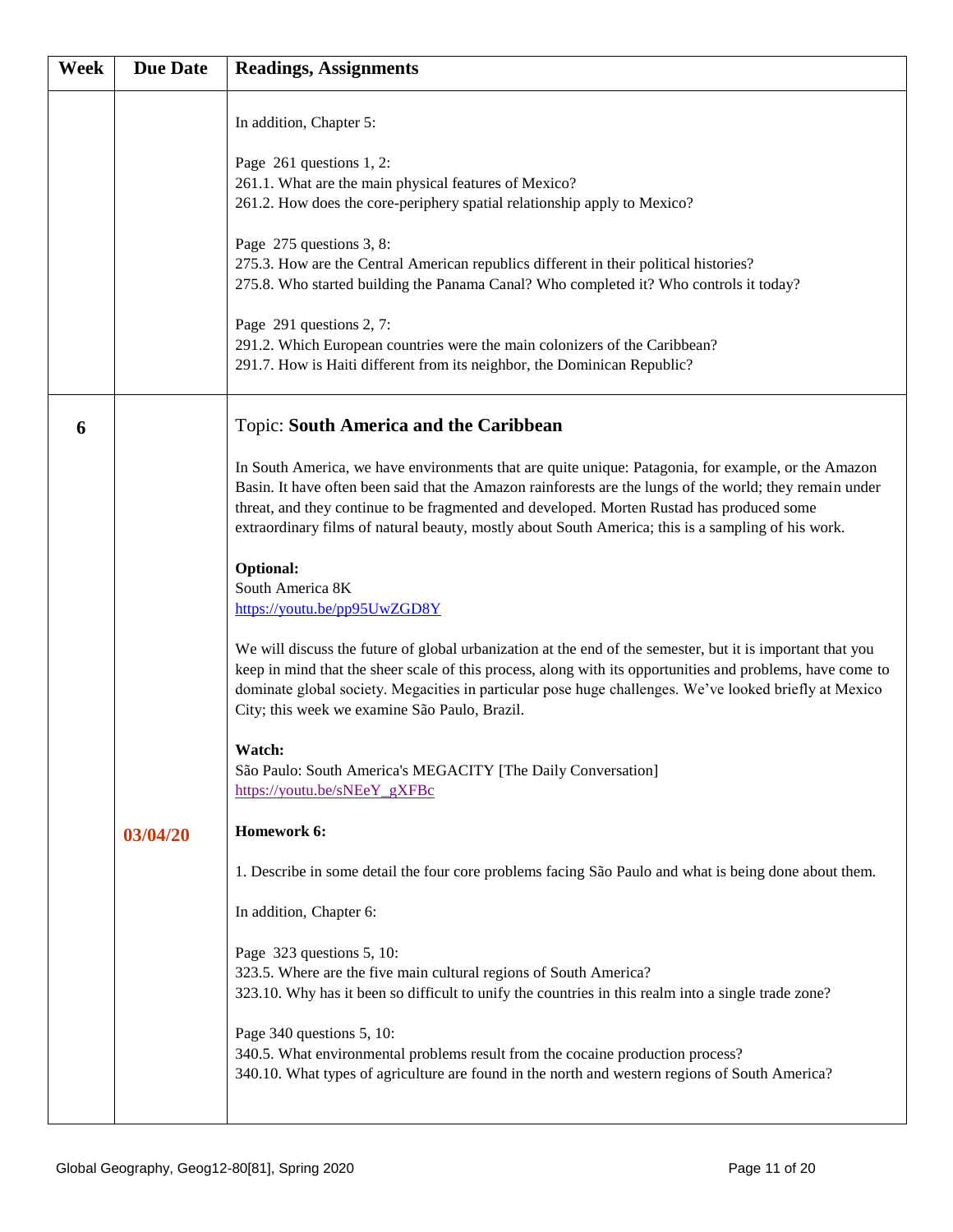| Week | <b>Due Date</b> | <b>Readings, Assignments</b>                                                                                                                                                                                                                                                                                                                                                                                                                                                                                                                                                                                                               |
|------|-----------------|--------------------------------------------------------------------------------------------------------------------------------------------------------------------------------------------------------------------------------------------------------------------------------------------------------------------------------------------------------------------------------------------------------------------------------------------------------------------------------------------------------------------------------------------------------------------------------------------------------------------------------------------|
| 7    |                 | <b>Topic: South America</b>                                                                                                                                                                                                                                                                                                                                                                                                                                                                                                                                                                                                                |
|      |                 | I did my PhD dissertation on fire in the Amazon. Things have gotten worse since then.                                                                                                                                                                                                                                                                                                                                                                                                                                                                                                                                                      |
|      |                 | Watch:<br>What If We Lost The Amazon Rainforest? [What If]<br>https://youtu.be/pRZKGLIc9DA                                                                                                                                                                                                                                                                                                                                                                                                                                                                                                                                                 |
|      | 03/11/20        | <b>Homework 7:</b>                                                                                                                                                                                                                                                                                                                                                                                                                                                                                                                                                                                                                         |
|      |                 | 1. What is the actual value of the Amazon rainforest? What would happen (is happening) if we lost it?                                                                                                                                                                                                                                                                                                                                                                                                                                                                                                                                      |
|      |                 | In addition, Chapter 6:                                                                                                                                                                                                                                                                                                                                                                                                                                                                                                                                                                                                                    |
|      |                 | Page 356 questions 5, 6:<br>356.5. Why is Manaus such a core city for its region?<br>356.6. What are the main causes of deforestation in the Amazon Basin? How can deforestation be<br>reduced?                                                                                                                                                                                                                                                                                                                                                                                                                                            |
|      |                 | Page 369 questions 1, 7, 10:<br>369.1. What are the main physical regions of Argentina and Chile?<br>369.7. What are the main attributes and contributions of the Pampas and Patagonia?<br>369.10. How does Chile complement the agricultural production of the United States and Canada?                                                                                                                                                                                                                                                                                                                                                  |
| 8    |                 | Topic: Sub-Saharan Africa                                                                                                                                                                                                                                                                                                                                                                                                                                                                                                                                                                                                                  |
|      |                 | Africa is likely to experience great change in the coming years. You've already seen that in the videos on<br>urbanization. Can water resources and agriculture withstand the pressure from population growth and<br>climate change simultaneously without destroying its soil? What about Africa's wildlife? There are so<br>many questions. We'll explore some of them next week, but I'd like to begin with wildlife. Let's take the<br>African Elephant for example (although the mountain gorilla would be another great candidate). If you<br>get Netflix, I recommend you watch Naledi: A Baby Elephant's Tale, as well as Virunga. |
|      |                 | Watch:<br>Do Elephants Have Minds?<br>https://youtu.be/wTuOgBMzch0                                                                                                                                                                                                                                                                                                                                                                                                                                                                                                                                                                         |
|      |                 | Watch:<br>The Great Elephant Census<br>https://youtu.be/imvehfydUpc                                                                                                                                                                                                                                                                                                                                                                                                                                                                                                                                                                        |
|      |                 | Read the sections on Threats and Conservation:<br>https://en.wikipedia.org/wiki/African_elephant                                                                                                                                                                                                                                                                                                                                                                                                                                                                                                                                           |
|      |                 | <b>CONTINUED ON NEXT PAGE</b>                                                                                                                                                                                                                                                                                                                                                                                                                                                                                                                                                                                                              |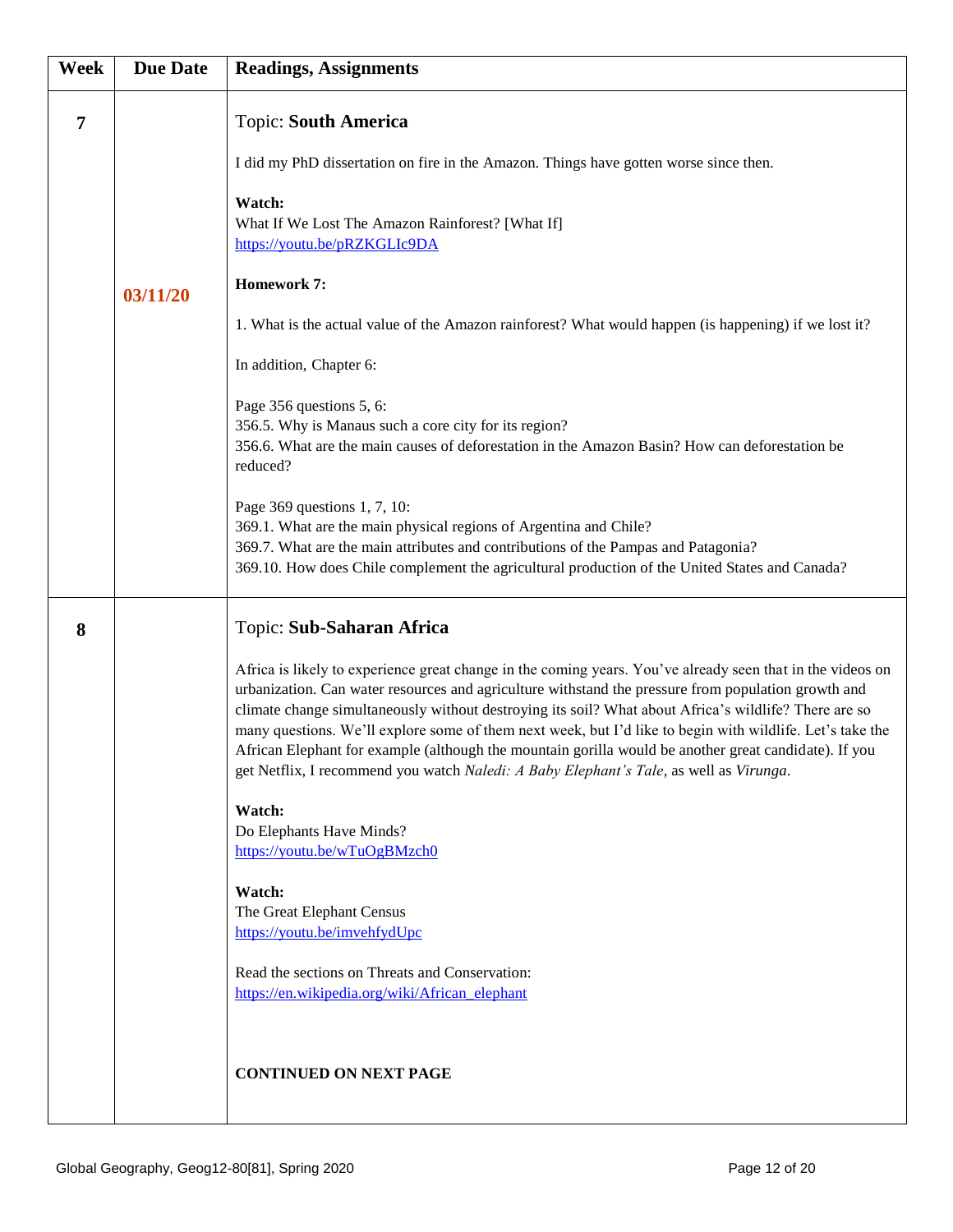| Week | <b>Due Date</b> | <b>Readings, Assignments</b>                                                                                                                                                                                                                                                                                                                                                                                                                                                                                                                                                                                                                                                                                                                                                                                                                                                                                                                                                                                                                                                                                                                                                                                                                                                                                                                                                                        |
|------|-----------------|-----------------------------------------------------------------------------------------------------------------------------------------------------------------------------------------------------------------------------------------------------------------------------------------------------------------------------------------------------------------------------------------------------------------------------------------------------------------------------------------------------------------------------------------------------------------------------------------------------------------------------------------------------------------------------------------------------------------------------------------------------------------------------------------------------------------------------------------------------------------------------------------------------------------------------------------------------------------------------------------------------------------------------------------------------------------------------------------------------------------------------------------------------------------------------------------------------------------------------------------------------------------------------------------------------------------------------------------------------------------------------------------------------|
|      | 03/18/20        | <b>Homework 8:</b><br>1. Using the above and/or other reliable sources, describe current threats to the African Elephant and<br>efforts underway to protect them.<br>In addition, Chapter 7:<br>Page 402 questions 2, 5:<br>402.2. What is the difference between the formal and informal sectors of the economy?<br>402.5. Approximately how many languages are spoken in Africa? How many are spoken in Nigeria<br>alone?<br>Page $419$ questions 4, 5, 8:<br>419.4. How do most of the people in West Africa make a living?<br>419.5. What are blood diamonds? What two countries in West Africa have had civil wars based on them?<br>419.8. What was the Pan-African concept, and how did it affect West Africa?                                                                                                                                                                                                                                                                                                                                                                                                                                                                                                                                                                                                                                                                               |
| 9    | 03/25/20        | Topic: Sub-Saharan Africa<br>With 200 million people aged between 15 and 24, Africa has the largest population of young people in the<br>world, and their numbers are expected to grow by 42.5 million between 2010 and 2020. Youth<br>unemployment is a big problem in many African nations. Young adults account for 60% of all of Africa's<br>jobless, according to the World Bank. In North Africa, the youth unemployment rate is 25%, but it is even<br>greater in Sub-Saharan nations like Botswana, the Republic of the Congo, Senegal, and South Africa, and<br>others. In most African countries, youth unemployment "occurs at a rate more than twice that for adults,"<br>notes the African Development Bank.<br>We've already seen how several of the world's largest cities will probably be in Africa by 2100. Let's<br>take a closer look at plans for Lagos, Nigeria.<br>Watch:<br>Building Africa's City in the Sea [The B1M]<br>https://youtu.be/SGIeAm6NolQ<br><b>Homework 9:</b><br>1. Describe what is being done in Lagos in order to accommodate growth from an already whopping 13<br>million inhabitants to 88 million by 2100.<br>In addition, Chapter 7:<br>Page 438 questions 1, 8:<br>438.1. What are the main physical geographic features in Central Africa?<br>438.8. What are some of the main women's issues in Central Africa?<br><b>CONTINUED ON NEXT PAGE</b> |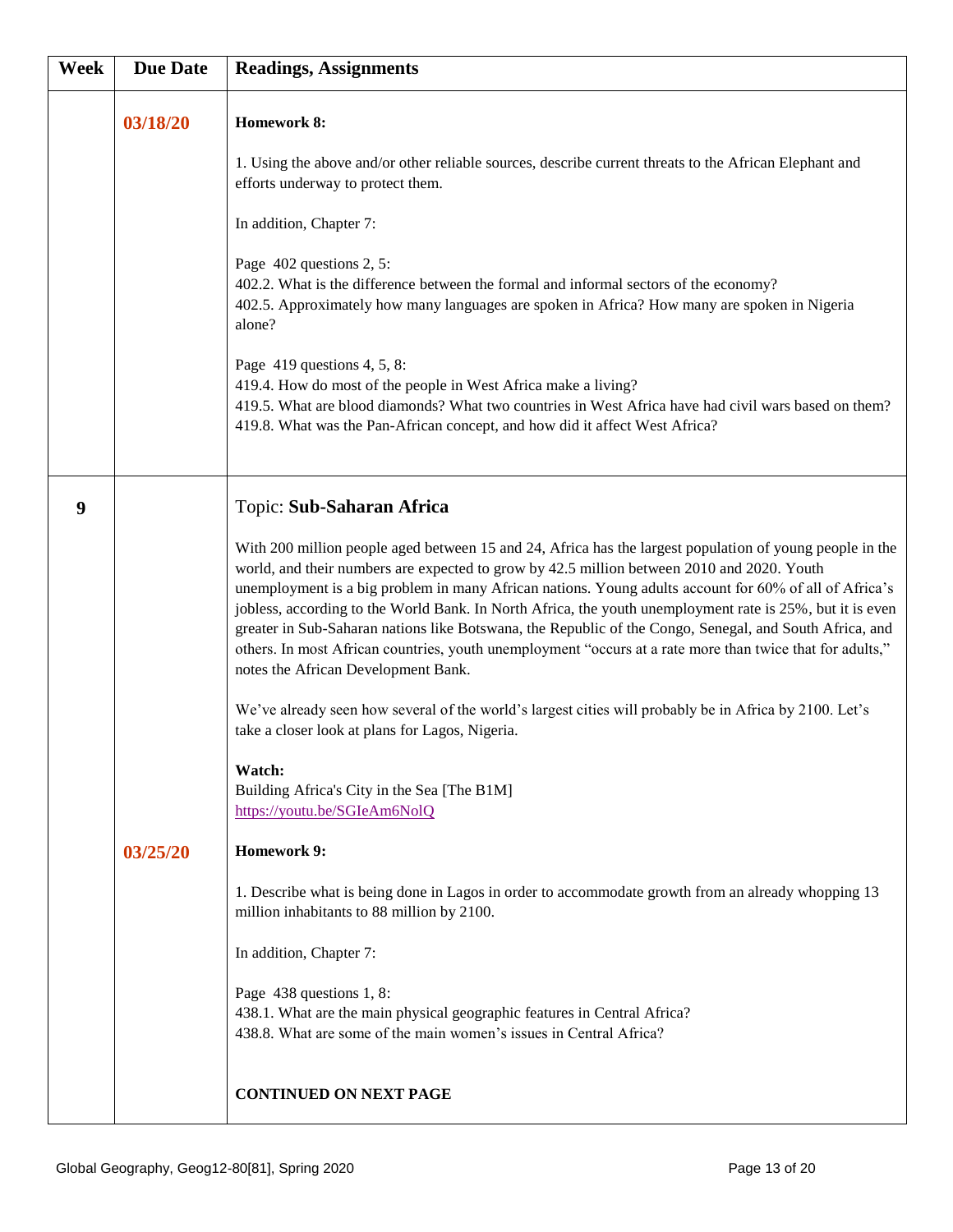| <b>Week</b> | <b>Due Date</b> | <b>Readings, Assignments</b>                                                                                                                                                                                                                                                                                                                                                                                                                                                                                                                          |
|-------------|-----------------|-------------------------------------------------------------------------------------------------------------------------------------------------------------------------------------------------------------------------------------------------------------------------------------------------------------------------------------------------------------------------------------------------------------------------------------------------------------------------------------------------------------------------------------------------------|
|             |                 | Page 457 questions 4, 5:<br>457.4. How have Kenya and Tanzania attempted to preserve and protect the environment?<br>457.5. Where is the Serengeti Plain? How does it bring national wealth to its home countries?<br>Page 475 questions 6, 7, 9:<br>475.6. How did the Cold War influence Southern African countries?                                                                                                                                                                                                                                |
|             |                 | 475.7. What economic condition plagues most developing countries that seek aid from the IMF and the<br>World Bank?<br>475.9. How has the policy of apartheid affected South Africa? When did apartheid officially end?                                                                                                                                                                                                                                                                                                                                |
| 10          | 04/01/20        | <b>Recess</b>                                                                                                                                                                                                                                                                                                                                                                                                                                                                                                                                         |
| 11          |                 | <b>Topic: North Africa and Southwest Asia</b>                                                                                                                                                                                                                                                                                                                                                                                                                                                                                                         |
|             |                 | This region, alternatively also termed the Near and Middle East, has been in focus globally for a number<br>of reasons, many of them having to do with uprisings and conflict. But accounts of these conflicts often<br>neglect to mention important environmental and economic contributors. In the years prior to the so-called<br>'Arab Spring', for example, food prices often doubled and tripled, In a region already racked with<br>poverty, why shouldn't adverse environmental conditions lead to economic despair and revolution?<br>Watch: |
|             |                 | Water Crisis in the Middle East<br>https://youtu.be/1FHksyApxmE                                                                                                                                                                                                                                                                                                                                                                                                                                                                                       |
|             | 04/08/20        | <b>Homework 10:</b>                                                                                                                                                                                                                                                                                                                                                                                                                                                                                                                                   |
|             |                 | 1. What are some of the reasons for the water crisis in this region? About one minute into the video is a<br>discussion of Syria. How could the mass migration within Syria to the cities as a result of drought prior to<br>the Civil War helped to have brought about the horror we've seen there in recent years?                                                                                                                                                                                                                                  |
|             |                 | In addition, Chapter 8:                                                                                                                                                                                                                                                                                                                                                                                                                                                                                                                               |
|             |                 | Page 517 questions 1, 2, 8:<br>517.1. What is the name of the majority ethnic group that resides in the Maghreb? What is the main<br>physical feature there?<br>517.2. What have been the main ties between North Africa and European continent?<br>517.8. Name the country in the Sahel where slavery has become prominent. Why did no one stop it?                                                                                                                                                                                                  |
|             |                 | Page 535 questions 6, 9:<br>535.6. How are the governments of Israel, Jordan, Syria, and Lebanon different?<br>535.9. Where was the "Paris of the Middle East"? What happened to the city in 1975?                                                                                                                                                                                                                                                                                                                                                    |
|             |                 | Page 551 questions 2, 5:<br>551.2. Why type of government does Saudi Arabia have? What is the law based on?<br>551.5. Who drilled the first offshore Kuwaiti oil well? Why is this significant?                                                                                                                                                                                                                                                                                                                                                       |
|             |                 | Page 590 question 3, 4,7:<br>590.4. How have problems with the Aral Sea affected the people of the region?                                                                                                                                                                                                                                                                                                                                                                                                                                            |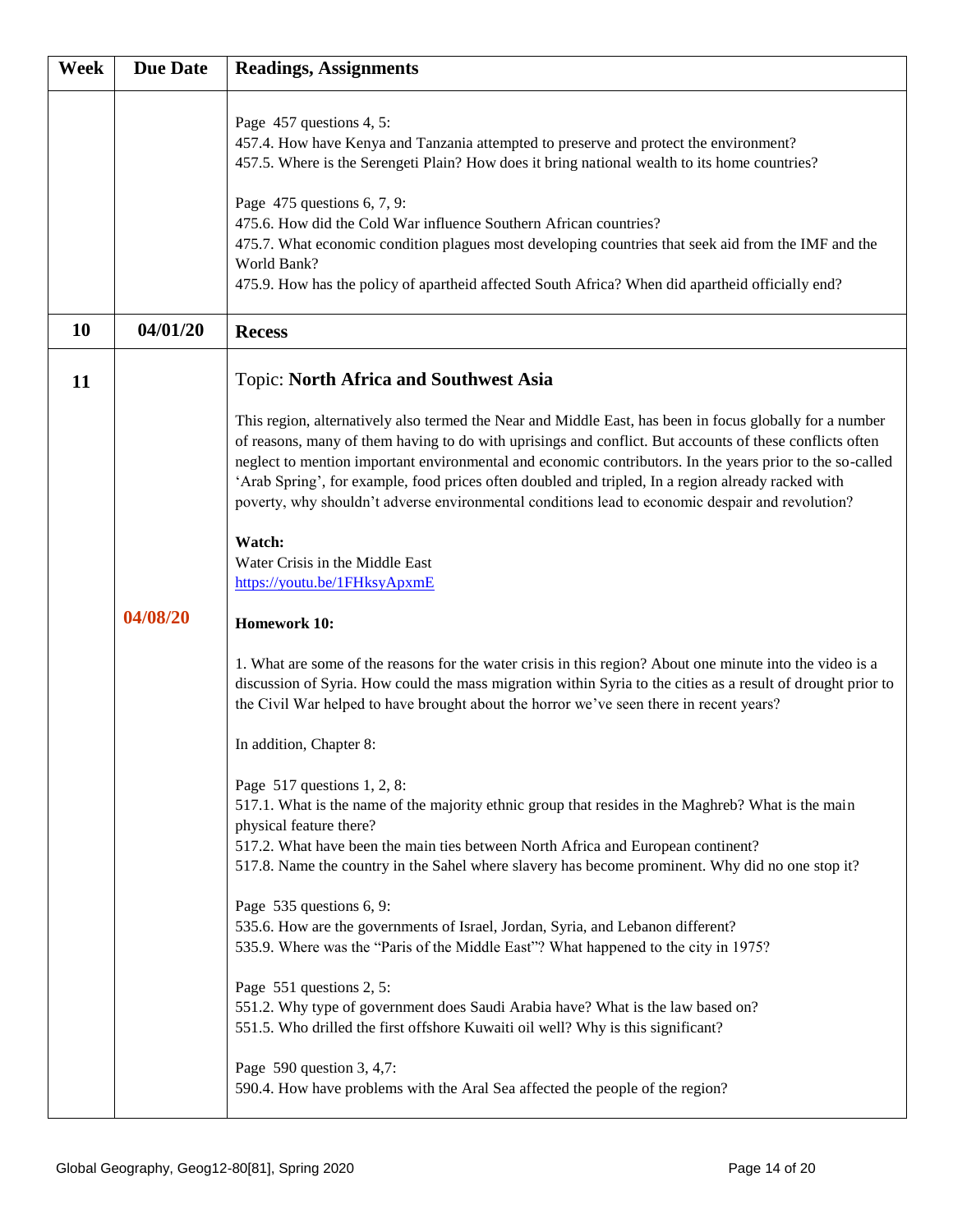| Week | <b>Due Date</b> | <b>Readings, Assignments</b>                                                                                                                                                                                                                                                                                                                                                                                                                                                                                                                                                                                                                                                                                                                                                                                                                                                                                                                                                                                                                                                                                                                                                                                                                                                                                                                                                                                                                                                                                                                                                                                                                                                                                                                                                                                                                                                                                                                                                                                  |
|------|-----------------|---------------------------------------------------------------------------------------------------------------------------------------------------------------------------------------------------------------------------------------------------------------------------------------------------------------------------------------------------------------------------------------------------------------------------------------------------------------------------------------------------------------------------------------------------------------------------------------------------------------------------------------------------------------------------------------------------------------------------------------------------------------------------------------------------------------------------------------------------------------------------------------------------------------------------------------------------------------------------------------------------------------------------------------------------------------------------------------------------------------------------------------------------------------------------------------------------------------------------------------------------------------------------------------------------------------------------------------------------------------------------------------------------------------------------------------------------------------------------------------------------------------------------------------------------------------------------------------------------------------------------------------------------------------------------------------------------------------------------------------------------------------------------------------------------------------------------------------------------------------------------------------------------------------------------------------------------------------------------------------------------------------|
| 12   | 04/15/20        | Topic: South Asia<br>South Asia is a region where population growth and climate change will probably present some of the<br>greatest challenges in the near future. It is also a region of extraordinary beauty and spirit. I am<br>particularly fond of the Himalayas; I can honestly say that a month-long trip within Nepal in 1984<br>changed my life. The dynamics of mountain rain and snow upon which much of South Asia depends for<br>fresh water are changing rapidly, and the region is prone to disastrous earthquakes. The people of this<br>region thus have to deal with immediacies and difficulties in everyday life that we can barely<br>comprehend. The following film is a stunning portrayal of life in one of South Asia's most vulnerable<br>nations. Please watch the whole thing.<br>Watch:<br>Climate Change in Bangladesh (2016 Documentary)<br>https://youtu.be/99jkZ-6vvvE<br><b>Homework 11:</b><br>1. It is probably pointless for me to formulate specific questions regarding the film. You might have<br>picked up on some interesting points that a question or two from would not necessarily elicit. So I want<br>you to write a comprehensive summary of the film, focusing out anything that you found to be most<br>interesting or surprising.<br>In addition, Chapter 9:<br>Page 608 questions 6, 7:<br>608.6. Explain Bhutan's guiding philosophy regarding development.<br>608.7. Why is Nepal experiencing environmental degradation?<br>Page 626 questions 3, 6:<br>626.3. Compare the population density of Pakistan, Bangladesh, and the United States.<br>626.6. What are the main environmental problems in Pakistan? In Bangladesh?<br>Page $641$ questions 2, 3, 5:<br>641.2. What are the three main language families in India? What is the lingua franca?<br>641.3. List the main qualities that are different between the rural and urban areas of India.<br>641.5. Explain the various ways in which the rapid population growth is impacting India. |
| 13   |                 | Topic: East Asia<br>I'd like to start with a personal account. I've been traveling to China regularly since 1990, and have been<br>filming recent trips. You can find them on my YouTube channel.<br>Watch:<br>Down to the Countryside: a fifty year reunion [Gary Pereira]<br>https://youtu.be/d1nywzYowiI<br><b>CONTINUED ON NEXT PAGE</b>                                                                                                                                                                                                                                                                                                                                                                                                                                                                                                                                                                                                                                                                                                                                                                                                                                                                                                                                                                                                                                                                                                                                                                                                                                                                                                                                                                                                                                                                                                                                                                                                                                                                  |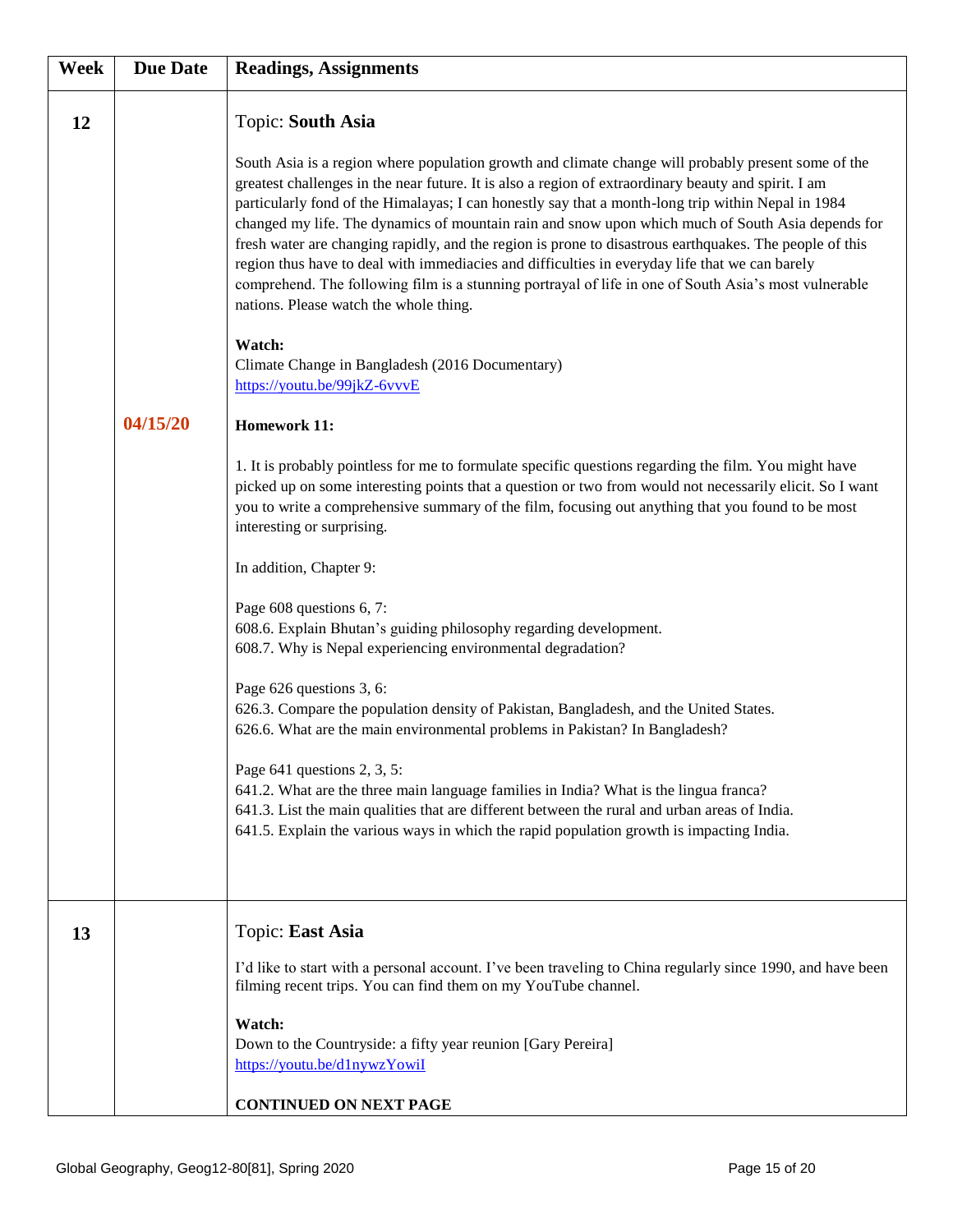| Week | <b>Due Date</b> | <b>Readings, Assignments</b>                                                                                                                                                                                                                                                                                                                                                                                                                                                                                                                                                                                                                                                                                                                                                                                                                                                                                                                                                                                                                                                                                                                                                                                                                                                                                                                                                                                                                                                                                                                                                                                                                                                                                                                                                                                                                                                                                                                                                                                                                                                                                                                                                                                                                                                                                                                                                                                                                                                                                                                                                                                                                                                                                                                                                                                                                                                                                                                                                                                                                                                                                                                                                                                                                                                                                                                                                                                                                                                                                                                                                                                                                                                                                                                                                                                                                                                                                                                                                                                                                                                                                                                                   |
|------|-----------------|----------------------------------------------------------------------------------------------------------------------------------------------------------------------------------------------------------------------------------------------------------------------------------------------------------------------------------------------------------------------------------------------------------------------------------------------------------------------------------------------------------------------------------------------------------------------------------------------------------------------------------------------------------------------------------------------------------------------------------------------------------------------------------------------------------------------------------------------------------------------------------------------------------------------------------------------------------------------------------------------------------------------------------------------------------------------------------------------------------------------------------------------------------------------------------------------------------------------------------------------------------------------------------------------------------------------------------------------------------------------------------------------------------------------------------------------------------------------------------------------------------------------------------------------------------------------------------------------------------------------------------------------------------------------------------------------------------------------------------------------------------------------------------------------------------------------------------------------------------------------------------------------------------------------------------------------------------------------------------------------------------------------------------------------------------------------------------------------------------------------------------------------------------------------------------------------------------------------------------------------------------------------------------------------------------------------------------------------------------------------------------------------------------------------------------------------------------------------------------------------------------------------------------------------------------------------------------------------------------------------------------------------------------------------------------------------------------------------------------------------------------------------------------------------------------------------------------------------------------------------------------------------------------------------------------------------------------------------------------------------------------------------------------------------------------------------------------------------------------------------------------------------------------------------------------------------------------------------------------------------------------------------------------------------------------------------------------------------------------------------------------------------------------------------------------------------------------------------------------------------------------------------------------------------------------------------------------------------------------------------------------------------------------------------------------------------------------------------------------------------------------------------------------------------------------------------------------------------------------------------------------------------------------------------------------------------------------------------------------------------------------------------------------------------------------------------------------------------------------------------------------------------------------------|
|      |                 | <b>Optional:</b><br>A Wild Ride through the Countryside [Gary Pereira]<br>https://youtu.be/kNk0BJwheh4<br>These videos portray our trip last year to one little corner of rural Jilin Province, China. In 1968, members<br>of my wife Cheri's junior high school class were asked to go 'down to the countryside' (actually a couple<br>of hours north by train) to assist the 'peasants' as part of the Chinese Cultural Revolution. This film<br>documents part of that group's fifty year reunion. The countryside around Dehui, China (midway between<br>Changchun and Harbin) is largely agricultural. Winters are brutal and routinely stay below $10^0$ F.<br>Different members of this particular group stayed for different periods of time, depending on their<br>personal situation. Cheri's father, a professor of veterinary diseases, had been relegated to a hog farm for<br>political reasons, so Cheri stayed in the Dehui countryside the longest of the group, about $3\frac{1}{2}$ years.<br>When the students arrived, members of the village community helped them to build a home. As you can<br>see from the video, houses there follow the same general plan. The front door is often in the center, and<br>you can either go straight through to the kitchen, or off to either side. The kitchen is generally in the<br>middle of the house because it is the source of heat. The student group's home had two bedrooms: one for<br>the boys and one for the girls, on either side of the kitchen. In these houses, exhaust from the stove is<br>channeled through sealed stone beneath the bed platform, or 'kang', in both rooms before being vented.<br>This is a very efficient system, and it's safe, since the exhaust is vented completely after giving up most<br>of its heat to the kangs, which slowly release it over the course of the night. Except for the roofing, the<br>houses there haven't changed much since 1968. They still don't have air conditioning, but summer<br>temperatures in Jilin Province are seldom extreme, and Dehui is surrounded by the cooling effect of<br>vegetation and water. In 1968, roofs were made of thatch; this insulated homes from both heat and cold,<br>but it had to be replaced periodically. Thatch is no longer used for roofing homes. There was limited<br>access to electricity in 1968, but now everyone is on the grid and cellular access is excellent.<br>Young people were sent into the countryside during the Cultural Revolution in order to have them<br>participate in agriculture and other labor-intensive activities. Agricultural labor was certainly required at<br>that time. The main source of energy, transportation, and non-human labor at the time in Dehui was<br>horses. Horses to pull wagons and to pull plows. Crops were picked entirely by hand, without gloves. At<br>that time, the main crops included corn and soybeans, which were sent off to the cities. Soybeans are<br>particularly difficult to pick by hand, since they grows low to the ground and are abrasive. Nearly all of<br>the corn plant was utilized, including the stalks and husks. The students were not allowed to eat the<br>soybeans, and corn was a treat. They often ate sorghum, or 'kaoliang'. As you can see from the video,<br>sorghum is a very tough grain; it can be difficult to digest. Sorghum is no longer being grown<br>deliberately, but it continues to grow wild by the side of the road. So does non-psychoactive hemp, which<br>was once grown for fiber.<br>Each household tried to produce its own vegetables, meat (generally poultry) and eggs. You can see from<br>the film that many households still do. Our host on this visit was one of the villagers who had originally<br>helped the students get settled and accustomed to farm life in 1968. He still lives in the same house with<br>his family. They call him 'second brother'; he is the gentleman wearing the white shirt in the video. As<br>you can see from his home garden, he remains a real farmer, and he appears to be in excellent health well<br>into his 70s. |
|      |                 | <b>CONTINUED ON NEXT PAGE</b>                                                                                                                                                                                                                                                                                                                                                                                                                                                                                                                                                                                                                                                                                                                                                                                                                                                                                                                                                                                                                                                                                                                                                                                                                                                                                                                                                                                                                                                                                                                                                                                                                                                                                                                                                                                                                                                                                                                                                                                                                                                                                                                                                                                                                                                                                                                                                                                                                                                                                                                                                                                                                                                                                                                                                                                                                                                                                                                                                                                                                                                                                                                                                                                                                                                                                                                                                                                                                                                                                                                                                                                                                                                                                                                                                                                                                                                                                                                                                                                                                                                                                                                                  |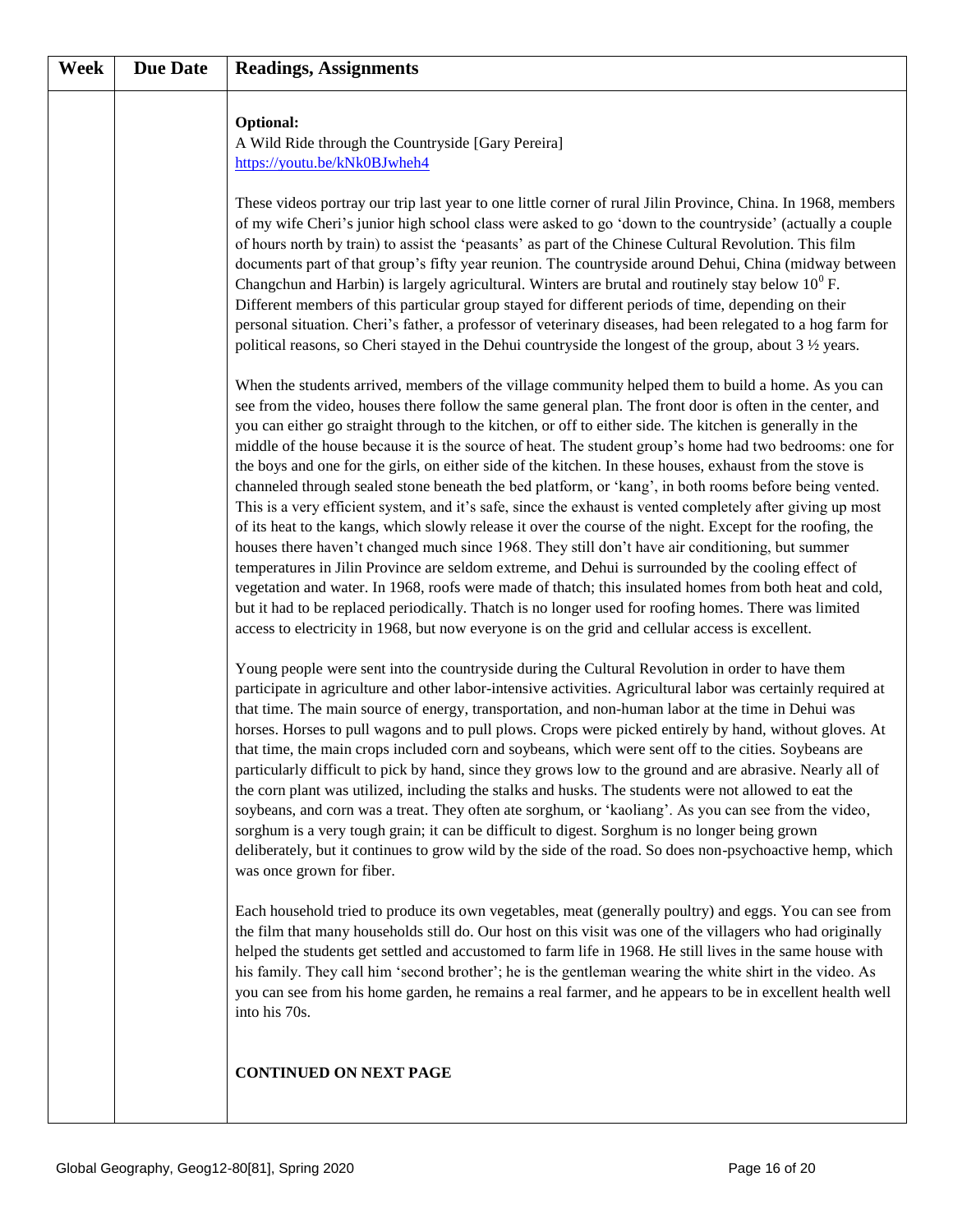| Week | <b>Due Date</b> | <b>Readings, Assignments</b>                                                                                                                                                                                                                                                                                                                                                                                                                                                                                                                                                                                                                                                                                                                                                                                                                                                                                                                                                                                                                    |
|------|-----------------|-------------------------------------------------------------------------------------------------------------------------------------------------------------------------------------------------------------------------------------------------------------------------------------------------------------------------------------------------------------------------------------------------------------------------------------------------------------------------------------------------------------------------------------------------------------------------------------------------------------------------------------------------------------------------------------------------------------------------------------------------------------------------------------------------------------------------------------------------------------------------------------------------------------------------------------------------------------------------------------------------------------------------------------------------|
|      |                 | At this time, the main crop is corn, which the villagers sow and harvest cooperatively with machines.<br>Corn provides the highest yield; China now imports most of its soybeans from Brazil and the US. At the<br>time we were there, the corn was about to be harvested, and you could see that it covered nearly all of the<br>available land. Groves of trees and wetlands are maintained, and the soil in that part of China is quite<br>fertile, but it is probably becoming depleted under these conditions.                                                                                                                                                                                                                                                                                                                                                                                                                                                                                                                             |
|      |                 | Wintertime meant different kinds of work in 1968. Since the watery bogs and depressions were firmer<br>and could therefore be worked in the winter, the students had to haul out composted organic material to<br>spread on the fields later when they thawed. The roads were never plowed of snow; they had to clear<br>snow by hand. They also had to gather burnable fuel to supplement their share of coal. There was always<br>something that needed to be done, throughout the year. Now, many of those activities no longer occur, or<br>they are done with machinery. In 1968, home and personal goods were hard to come by; there were no<br>stores near the village, only a government depot for basic necessities some distance away. You would<br>have had to walk or hitch a ride on a wagon from a friendly villager. Even today, the village remains<br>relatively isolated even from the nearest stores in Dehui City, but as you can see from the video,<br>merchants now travel up and down the road peddling various things. |
|      |                 | I think this video of a daily farmer's market in a major city neighborhood might convey some of modern<br>life in Northeast China. Many people shop for groceries every day in places like this, reducing or<br>eliminating the need for personal refrigeration.                                                                                                                                                                                                                                                                                                                                                                                                                                                                                                                                                                                                                                                                                                                                                                                |
|      |                 | Farmers' Market, Changchun, China<br>https://youtu.be/7gtOG qxMmY                                                                                                                                                                                                                                                                                                                                                                                                                                                                                                                                                                                                                                                                                                                                                                                                                                                                                                                                                                               |
|      |                 | It has been my impression that students these days are not being told very much about recent events that<br>provide disturbing warnings of future possibilities. The actual history of socialism, for example, or<br>catastrophic events like earthquakes and nuclear disasters, or genocide (we will touch on this next week).<br>So I feel obligated to present some of these sorts of things for your consideration.                                                                                                                                                                                                                                                                                                                                                                                                                                                                                                                                                                                                                         |
|      | 04/22/20        | Watch:<br>Understanding the accident of Fukushima Daiichi<br>https://youtu.be/YBNFvZ6Vr2U                                                                                                                                                                                                                                                                                                                                                                                                                                                                                                                                                                                                                                                                                                                                                                                                                                                                                                                                                       |
|      |                 | Watch: Fukushima's ghost towns<br>https://youtu.be/xKfnsYzQWjw                                                                                                                                                                                                                                                                                                                                                                                                                                                                                                                                                                                                                                                                                                                                                                                                                                                                                                                                                                                  |
|      |                 | <b>Homework 12:</b>                                                                                                                                                                                                                                                                                                                                                                                                                                                                                                                                                                                                                                                                                                                                                                                                                                                                                                                                                                                                                             |
|      |                 | 1. The participants in the reunion shown in the video want you to know that their experiences in the<br>countryside were positive and memorable, and that they resulted in many lifelong friendships, and even<br>one marriage. Chinese society continues to be influenced a great deal by Confucian philosophy. What are<br>your impressions? Do you think that a similar program requiring young people to work for a period of<br>time outdoors (if they can) could work here? For example, what would be the reaction if California called<br>on high school kids to work clearing brush in fire-prone areas?                                                                                                                                                                                                                                                                                                                                                                                                                               |
|      |                 | 2. The entire street that is closed early for the farmer's market portrayed in the video is cleaned up and<br>opened for traffic every day by 10 AM. What is your impression? Do you ever shop at farmer's markets?<br>If so, how do they compare to this one?                                                                                                                                                                                                                                                                                                                                                                                                                                                                                                                                                                                                                                                                                                                                                                                  |
|      |                 | <b>CONTINUED ON NEXT PAGE</b>                                                                                                                                                                                                                                                                                                                                                                                                                                                                                                                                                                                                                                                                                                                                                                                                                                                                                                                                                                                                                   |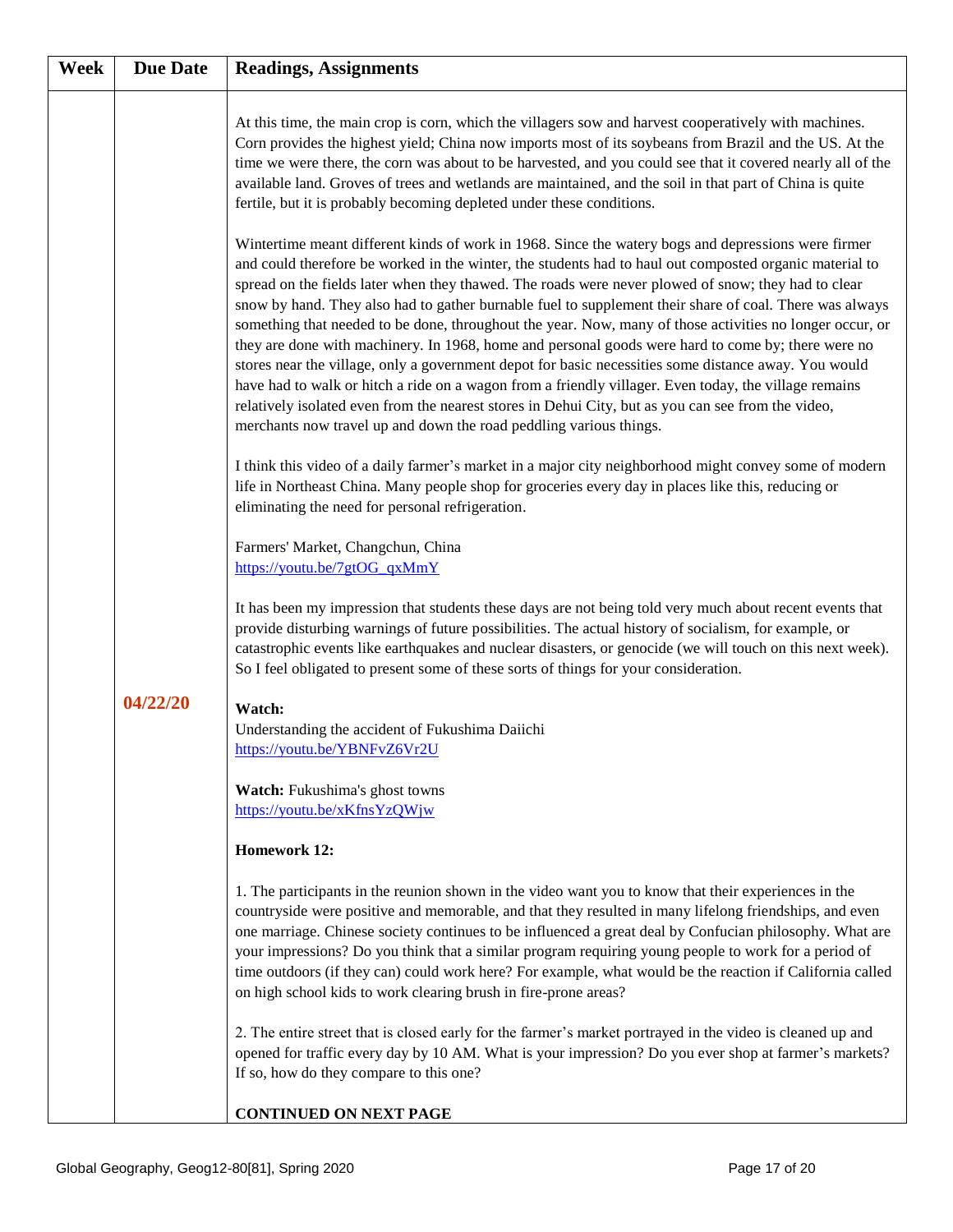| Week | <b>Due Date</b> | <b>Readings, Assignments</b>                                                                                                                                                                                                                                                                                                                                                                                                                                                                                                                                                                                                                                                                                                                                                                                                                                                                                                                                                                                                                                                                                                                                                                                                                                               |
|------|-----------------|----------------------------------------------------------------------------------------------------------------------------------------------------------------------------------------------------------------------------------------------------------------------------------------------------------------------------------------------------------------------------------------------------------------------------------------------------------------------------------------------------------------------------------------------------------------------------------------------------------------------------------------------------------------------------------------------------------------------------------------------------------------------------------------------------------------------------------------------------------------------------------------------------------------------------------------------------------------------------------------------------------------------------------------------------------------------------------------------------------------------------------------------------------------------------------------------------------------------------------------------------------------------------|
|      |                 | 3. Please tell me the extent to which you (and our society generally) have been made aware of the details<br>and development over the years of the Fukushima nuclear disaster were discussed in your schools. Do<br>you think this has attracted the attention it deserves? Does it influence how you think about energy?<br>In addition, Chapter 10:<br>Page 692 questions 2, 6, 9:<br>692.2. What are SEZ's? Where would we find them in China? What is the significance of their location?<br>692.6. Why did China shift from a command economy to a market economy?<br>692.9. Under what four main principles do the SEZs operate?<br>Page 721 questions 4, 5:<br>721.4. Does Japan have a high or low population growth rate? What problems arise from this situation?<br>721.5. How did Japan become an economic superpower after 1945?                                                                                                                                                                                                                                                                                                                                                                                                                              |
| 14   |                 | <b>Topic: Southeast Asia</b>                                                                                                                                                                                                                                                                                                                                                                                                                                                                                                                                                                                                                                                                                                                                                                                                                                                                                                                                                                                                                                                                                                                                                                                                                                               |
|      |                 | The United States has had a shared history with some of the nations of Southeast Asia that remains very<br>fresh in the memories of many people. If you have family or friends with such memories, I suggest you<br>ask about them and encourage them to talk about their experiences. I have heard some remarkable,<br>inspiring stories. So while Southeast Asia is a region of incredible beauty and grace, this week I feel<br>obliged once again to explore the dark side of human nature. In years past, I listed question 7 from page<br>770 in the homework, but I found that too many people seemed to have the idea that the 'killing fields'<br>were localized and involved the deaths of only a few hundred people. While the US was not directly<br>involved, it did lay the groundwork for war in Cambodia, by responding to incursions from North<br>Vietnamese troops with a devastating bombing campaign. This episode was also a blot on the moral<br>authority of China, which had supported the Khmer Rouge. Unfortunately, these events in Cambodia<br>seem to have been largely forgotten. Therefore, I'd like you to watch the following documentary.<br>Watch:<br>Khmer Rouge Cambodian genocide(full documentary)<br>https://youtu.be/3piVnjaqJAU |
|      | 04/29/20        | <b>Homework 13:</b>                                                                                                                                                                                                                                                                                                                                                                                                                                                                                                                                                                                                                                                                                                                                                                                                                                                                                                                                                                                                                                                                                                                                                                                                                                                        |
|      |                 | 1. Describe in detail events in Cambodia between 1975 and 1979. Had you known about this before?                                                                                                                                                                                                                                                                                                                                                                                                                                                                                                                                                                                                                                                                                                                                                                                                                                                                                                                                                                                                                                                                                                                                                                           |
|      |                 | Chapter 11:                                                                                                                                                                                                                                                                                                                                                                                                                                                                                                                                                                                                                                                                                                                                                                                                                                                                                                                                                                                                                                                                                                                                                                                                                                                                |
|      |                 | Page 730 question 4:<br>730.4. Which European countries have been the main colonizers and which countries did each colonize?<br>How has the colonial experience influenced the realm?                                                                                                                                                                                                                                                                                                                                                                                                                                                                                                                                                                                                                                                                                                                                                                                                                                                                                                                                                                                                                                                                                      |
|      |                 | Page 766 questions 4, 7, 9<br>766.4. What type of economic activity has Singapore engaged in to gain wealth?<br>766.7. What environmental problems exist in Indonesia and Philippines? Which are natural?<br>766.9. What are the three main regions of the Philippines? Which region has the largest population?                                                                                                                                                                                                                                                                                                                                                                                                                                                                                                                                                                                                                                                                                                                                                                                                                                                                                                                                                           |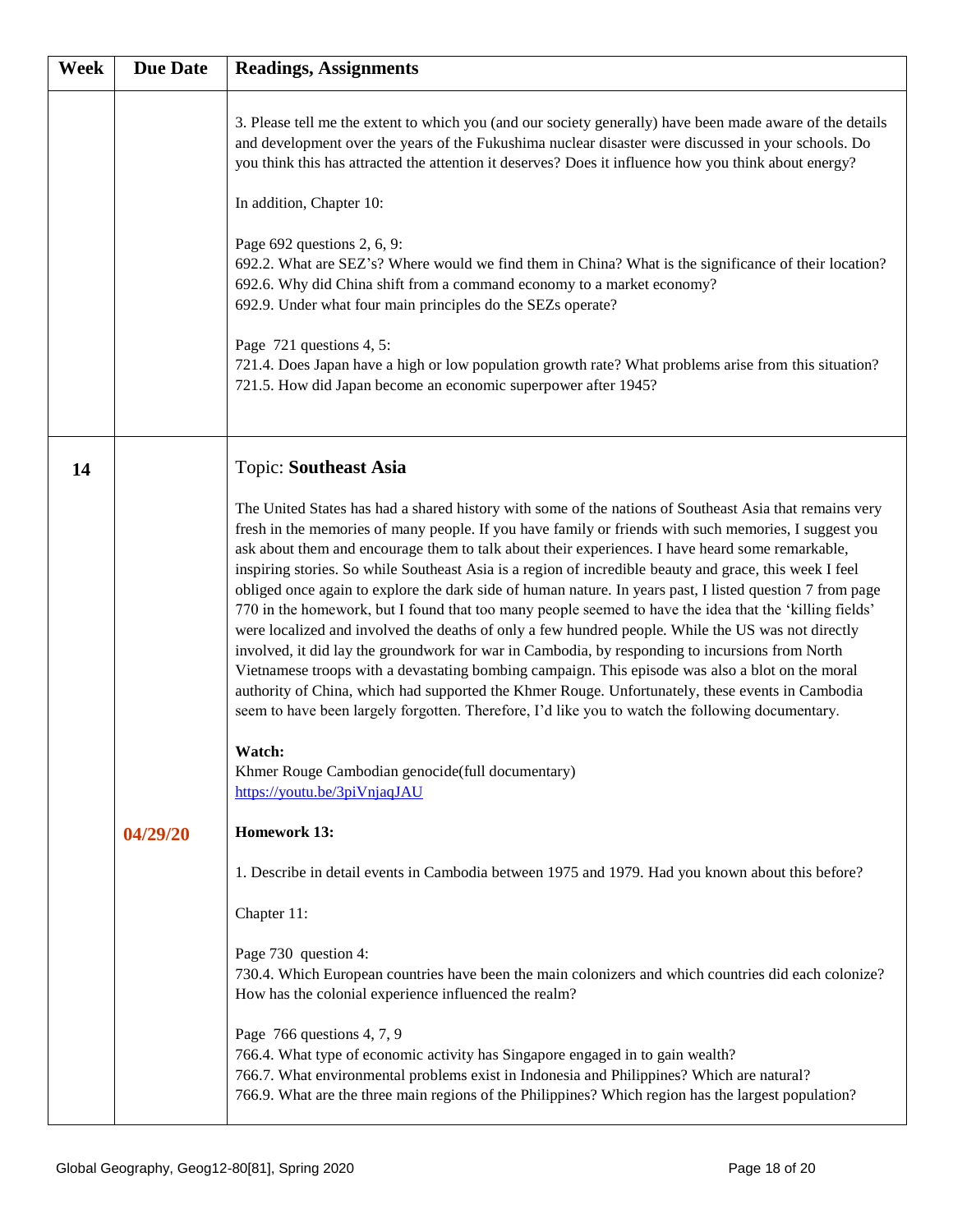| Week | <b>Due Date</b> | <b>Readings, Assignments</b>                                                                                                                                                                                                                                                                                                                                                                                                              |
|------|-----------------|-------------------------------------------------------------------------------------------------------------------------------------------------------------------------------------------------------------------------------------------------------------------------------------------------------------------------------------------------------------------------------------------------------------------------------------------|
| 15   |                 | Topic: Oceania: Australia, New Zealand, and the Pacific                                                                                                                                                                                                                                                                                                                                                                                   |
|      |                 | Sorry to lump so much into one category, but we have limited time. California seems to have much in<br>common with many of these places. The wildfires in Australia are certainly similar to what we have been<br>experiencing. But to pick out something significant, I would ask you to consider the Great Barrier Reef.                                                                                                                |
|      |                 | Watch:<br>The Reef Pt 1: Is it too late to repair the Great Barrier Reef? [ABC News Australia]<br>https://youtu.be/Rmkyj9qghGY                                                                                                                                                                                                                                                                                                            |
|      | 05/06/20        | Watch:<br>The Reef Pt 2: Could farming changes help save the Great Barrier Reef? [ABC News Australia]<br>https://youtu.be/ICKV22wDrBA                                                                                                                                                                                                                                                                                                     |
|      |                 | Watch:<br>The Reef Pt 3: Where do we need to invest to save the Great Barrier Reef? [ABC News Australia]<br>https://youtu.be/NYtsIfmX9pk                                                                                                                                                                                                                                                                                                  |
|      |                 | <b>Homework 14:</b>                                                                                                                                                                                                                                                                                                                                                                                                                       |
|      |                 | 1. Based on these videos, discuss the situation with the Great Barrier Reef. Is it too late to repair it? What<br>can be done? What is being done?                                                                                                                                                                                                                                                                                        |
|      |                 | Chapter 12:                                                                                                                                                                                                                                                                                                                                                                                                                               |
|      |                 | Page 783 questions 3, 4, 9<br>783.3. What are some of Australia's main physical features? How are they developed for tourism?<br>783.4. What are the main climate types in Australia? How does climate relate to population?<br>783.9. What are Australia's main exports? Who is their main trading partner?                                                                                                                              |
|      |                 | Page 793 questions 1, 2, 4, 9<br>793.1. What are the main physical features of the South Island and North Island of New Zealand?<br>793.2. How is the North Island different from the South Island in population and economic activities?<br>793.4. Who were the inhabitants of New Zealand before the colonial era? Where did they come from?<br>793.9. How has the economic situation in New Zealand changed over the past few decades? |
|      |                 | Chapter 13:                                                                                                                                                                                                                                                                                                                                                                                                                               |
|      |                 | Page $812$ questions 1, 2, 5<br>812.1. What are the three main regions of islands in the Pacific? What island nations belong to each?<br>812.2. What are the traditional methods of making a living on the Pacific islands?<br>812.5. Name three major environmental concerns of these islands.                                                                                                                                           |
|      |                 |                                                                                                                                                                                                                                                                                                                                                                                                                                           |